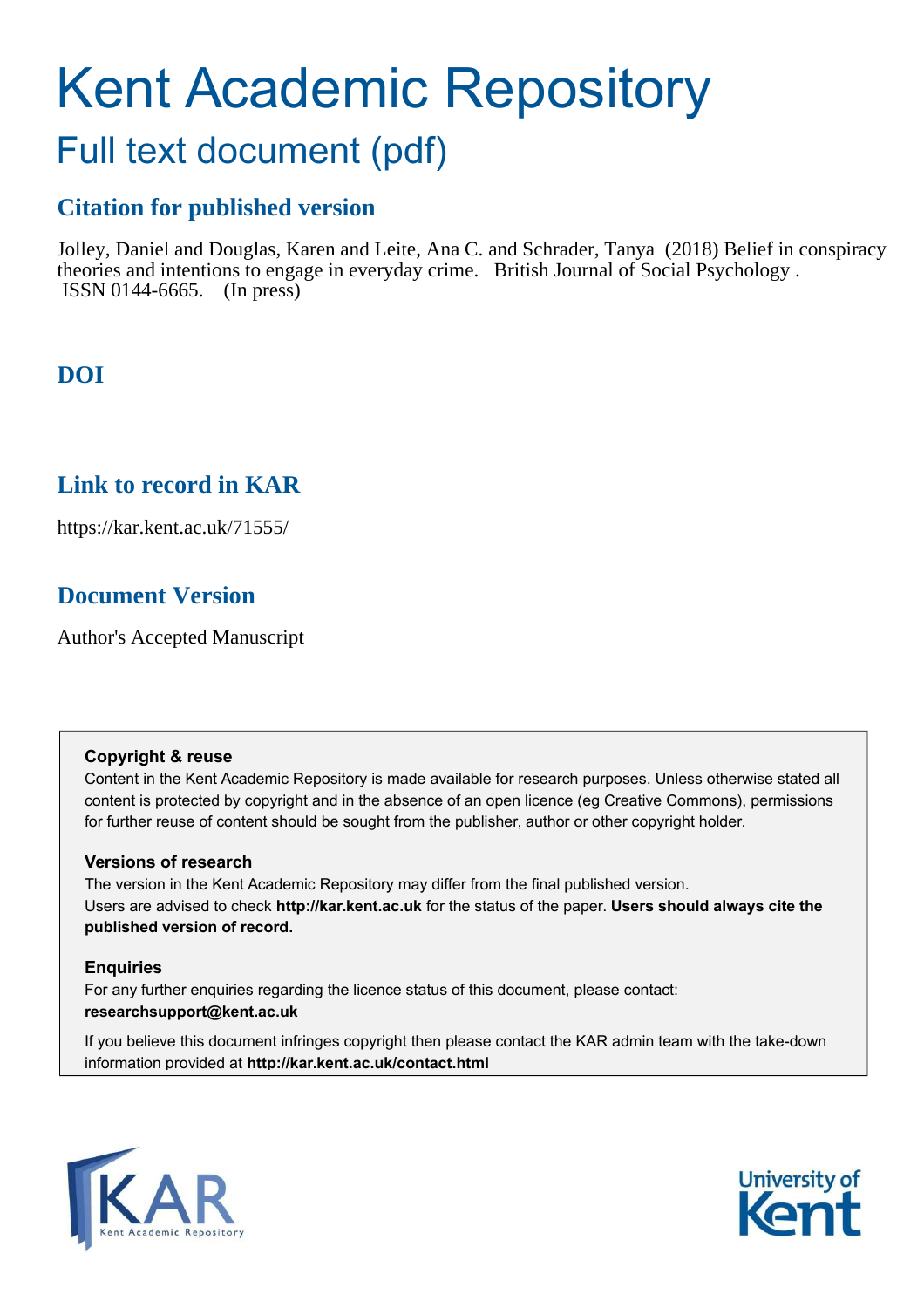Author accepted manuscript

In press – British Journal of Social Psychology

**Belief in conspiracy theories and intentions to engage in everyday crime** 

Daniel Jolley<sup>1</sup>, Karen M. Douglas<sup>2</sup>, Ana C. Leite<sup>2</sup> and Tanya Schrader<sup>1</sup>

<sup>1</sup> Staffordshire University, United Kingdom

<sup>2</sup> University of Kent, United Kingdom

CORRESPONDING AUTHOR:

Dr Daniel Jolley

Department of Psychology, School of Life Sciences and Education,

Staffordshire University, Stoke-on-Trent, United Kingdom, ST4 2DF

Ph: +44 (0)1782 294896, E-mail: [daniel.jolley@staffs.ac.uk.](mailto:daniel.jolley@staffs.ac.uk)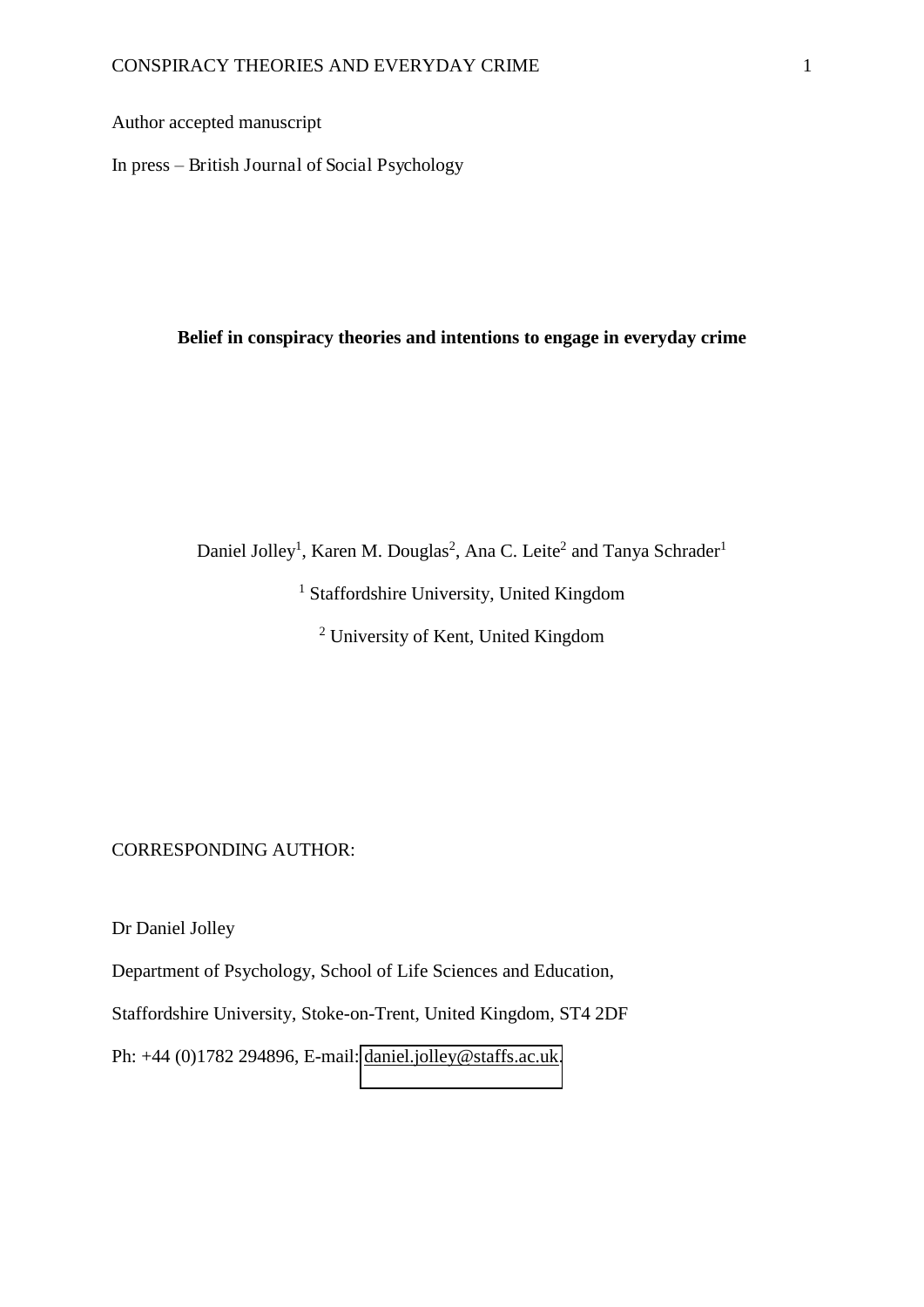#### **Abstract**

Belief in conspiracy theories is associated with negative outcomes such as political disengagement, prejudice, and environmental inaction. The current studies—one crosssectional ( $N = 252$ ) and one experimental ( $N = 120$ )—tested the hypothesis that belief in conspiracy theories would increase intentions to engage in everyday crime. Study 1 demonstrated that belief in conspiracy theories predicted everyday crime behaviours when controlling for other known predictors of everyday crime (e.g., Honesty-Humility). Study 2 demonstrated that exposure to conspiracy theories (vs. control) increased intentions to engage in everyday crime in the future, through an increased feeling of anomie. The perception that others have conspired may therefore in some contexts lead to negative action rather than inaction.

#### KEYWORDS:

Conspiracy theories, conspiracy beliefs, everyday crime, unethical behaviour, anomie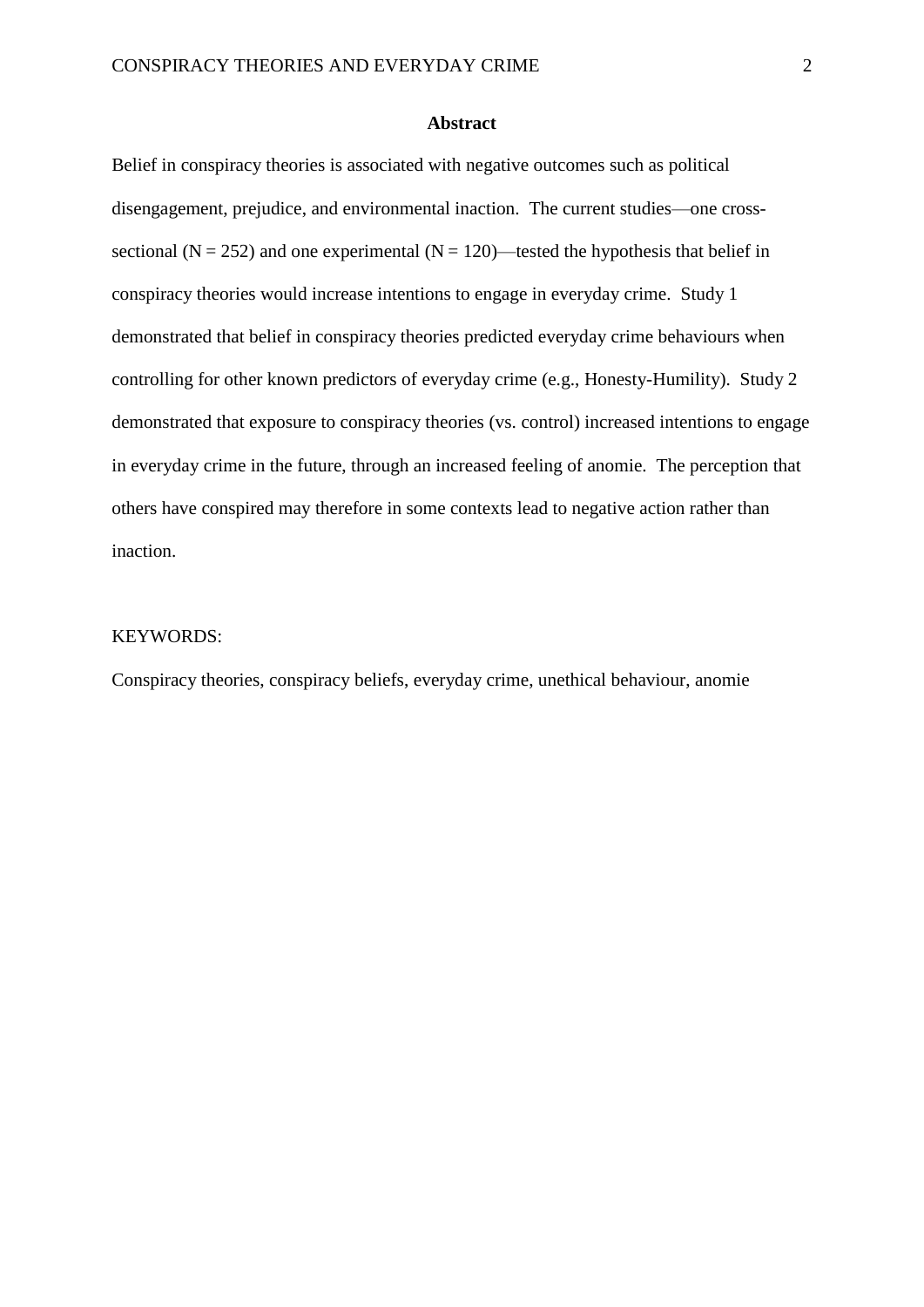#### **Belief in conspiracy theories and intentions to engage in everyday crime**

Conspiracy theories explain the ultimate causes of significant events and circumstances as the secret actions of powerful groups who cover up information to suit their own interests (e.g., Brotherton, 2015; Douglas, Sutton, & Cichocka, 2017). For example, well-known conspiracy theories allege that climate change is a hoax fabricated by climate scientists to secure research funding (Douglas & Sutton, 2015), that Jewish people control world affairs (Golec de Zavala & Cichocka, 2012), and that the harms of vaccines are being covered up so that pharmaceutical companies can continue to make huge profits (Jolley & Douglas, 2014a). Conspiracy theories are popular (Oliver & Wood, 2014), and in recent years, psychologists have uncovered a range of consequences of conspiracy beliefs, including political disengagement, prejudice, and environmental inaction (see Douglas et al., 2017 for a review). The current research aims to build upon this research by examining if conspiracy beliefs are associated with unlawful behaviours and behavioural intentions. Specifically, we investigated if conspiracy beliefs predict people's intentions to engage in everyday crime.

#### **Belief in conspiracy theories**

 Research on conspiracy beliefs has flourished in recent years, and much is now known about the psychological factors that attract people toward conspiracy theories. Specifically, conspiracy theories seem to resonate with people for epistemic reasons (to be knowledgeable and accurate), existential reasons (to be secure and in control), and social reasons (to maintain a positive sense of the self and the social groups one belongs to; Douglas et al., 2017). Research supports this framework, demonstrating that a range of personality, demographic and social factors are associated with belief in conspiracy theories. However, less is known about the consequences of conspiracy beliefs for the self, groups, and society. Belief in conspiracy theories may have positive consequences for the self since they appear (at least temporarily) to satisfy important social needs such as to have control and to reduce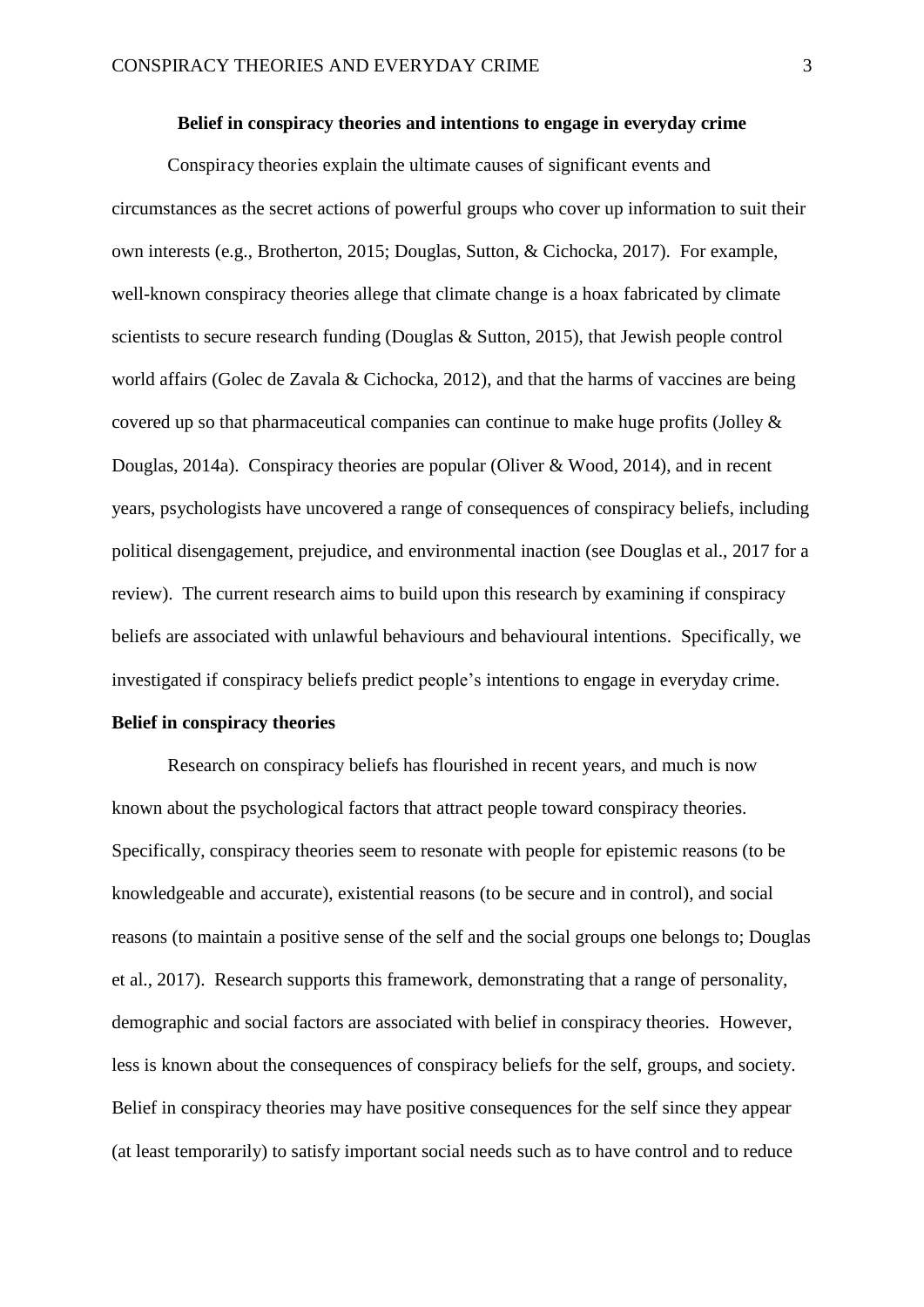uncertainty (e.g., van Prooijen & Jostmann, 2013; Whitson & Galinsky, 2008). For example, believing in conspiracy theories might lead to a sense of shared community with others who endorse the same theories (Franks, Bangerter, Bauer, Hall, & Noort, 2017). However, the majority of the literature to date has revealed that conspiracy theories have rather more negative consequences.

For example, conspiracy theories appear to discourage people from voting, from reducing their carbon footprint, and from vaccinating their children (Jolley & Douglas, 2014a, 2014b). Conspiracy theories appear to increase feelings of powerlessness and disillusionment (Jolley & Douglas, 2014b) rather than making people feel better. Furthermore, they appear to increase prejudice toward powerful groups who are perceived to conspire (Imhoff & Bruder, 2014). They can fuel intergroup conflict and prejudice (e.g., Bilewicz, Winiewski, Kofta, & Wójcik, 2013; Kofta & Sedek, 2005; Golec de Zavala & Cichocka, 2012), which in turn can even generalize to other out-groups who are not involved in the alleged conspiracies (Jolley, Meleady, & Douglas, under review). Moreover, belief in organisational conspiracy theories—that is, believing that powerful groups act secretly to achieve objectives at the cost of employees—is associated with decreased commitment to the organisation, and with increased job dissatisfaction and willingness to leave the organisation (Douglas & Leite, 2017). Therefore, the potential negative consequences of endorsing conspiracy theories are significant. However, researchers have paid less attention to whether conspiracy beliefs lead individuals to engage in unethical behaviours themselves.

#### **Unethical behaviours and everyday crime**

Everyday crimes are common offences that most people are likely to commit at some point in their lives (Karstedt & Farrall, 2006). Such crimes can include running red lights, paying cash for items to avoid paying taxes, or failing to disclose faults in second-hand items for sale. Even though they may seem small, everyday crimes can have serious costs. For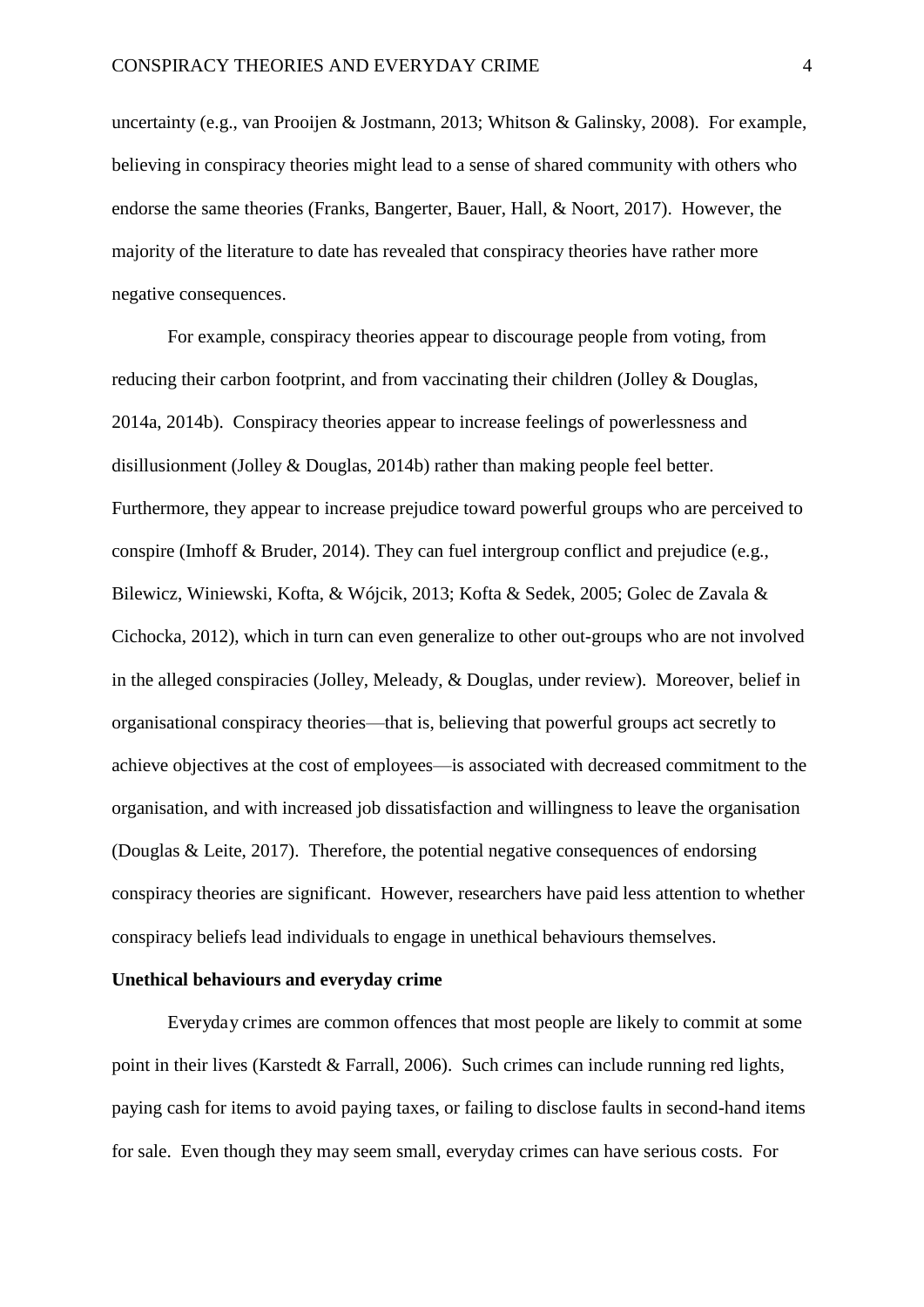example, fraud alone costs the UK economy £193 billion a year (UKFCMC, 2016). Although unethical decision-making is complex and has multiple underlying sets of predictors (Kish-Gephart, Harrison, & Trevino, 2010), personality factors seem to play an important role in predicting everyday crime. Specifically, in the HEXACO model of personality (Lee & Ashton, 2004), Honesty-Humility (which embodies people's moral conscience) is an important predictor of unethical business decisions (Lee & Ashton, 2008). It is also a robust individual-level correlate of criminal behaviour (Gottfredson & Hirschi, 1990; Pratt & Cullen, 2000), alongside Agreeableness and Conscientiousness, which consistently predict criminal and anti-social behaviour (Miller & Lynam, 2001).

In a similar vein, van Gelder and de Vries (2016) found that Honesty-Humility and Conscientiousness predicted White Collar Crime (WCC) behaviours, which are crimes committed by employees against their employing organisation. Moral identity—which can be described as a mental representation of one's moral character expressed to others through public and private actions (Aquinio & Reed, 2002)—has been shown to predict moral behaviours in a variety of settings. For example, moral identity predicts a lower likelihood of lying in a salary negotiation and a greater likelihood of acting in a prosocial way (Aquino, Freeman, Reed, Lim, & Felps, 2009; Winterich, Aquino, Mittal, & Swartz, 2013). Therefore, it is likely that people who score higher in moral identity would be less likely to engage in everyday crime behaviour. Together, this research suggests that a variety of psychological factors predict everyday crime. It also suggests that personality and individual differences are important predictors of everyday crime.

However, the role of conspiracy theories in predicting everyday crime remains unexplored. For several reasons, it is plausible that these two factors are related. Specifically, conspiracy theories are associated with increased levels of mistrust (Einstein & Glick, 2015; Jolley & Douglas, 2014b), cynicism (Swami, Chamorro-Premuzic, & Furnham,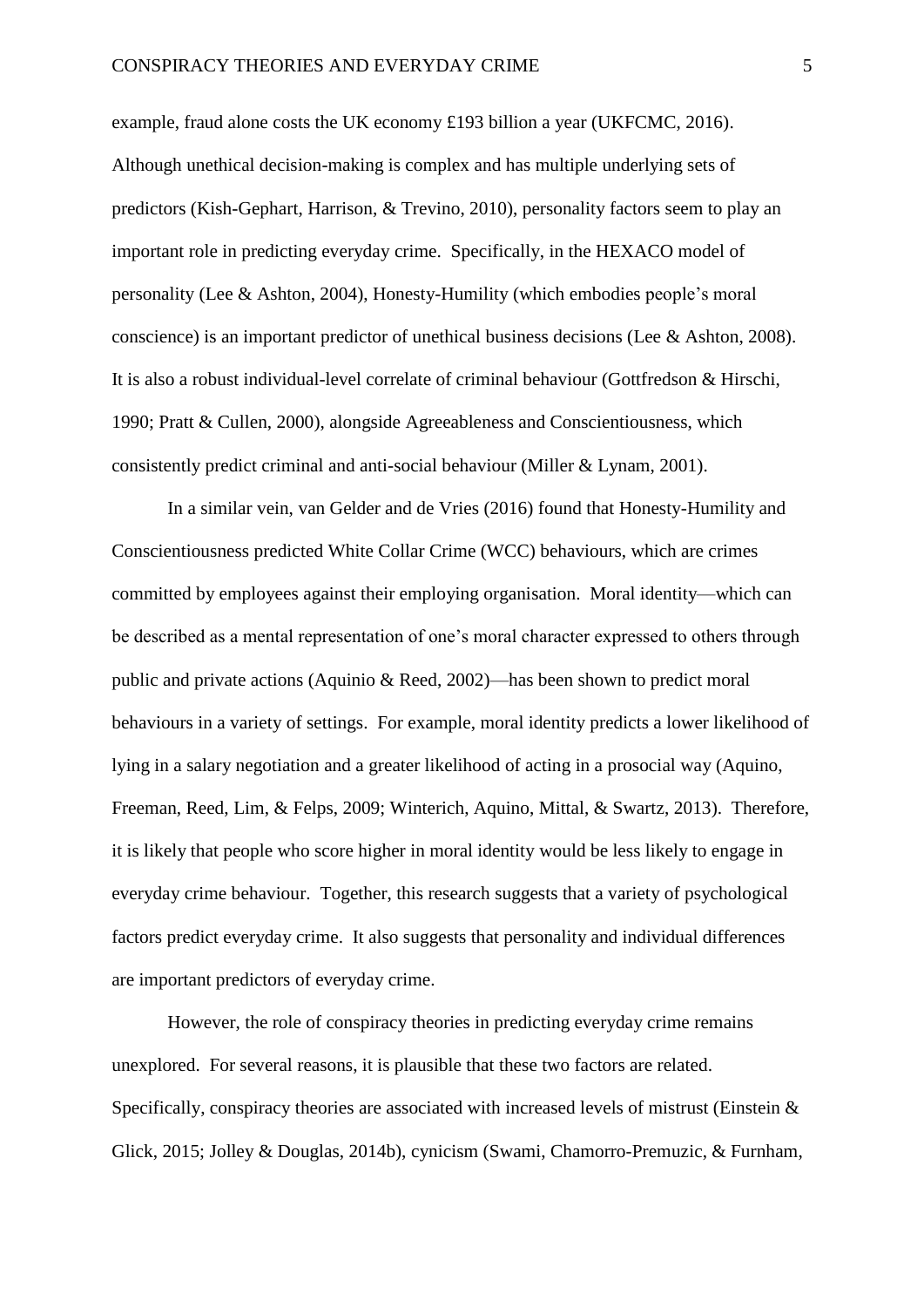2010) and anomie—or a general feeling of unrest and dissatisfaction (Abalakina-Paap, Stephan, Craig, & Gregory, 1999). People who endorse conspiracy theories point fingers at those in authority, accusing them of illegal or immoral acts (Jolley, Douglas, & Sutton, 2018).

Furthermore, given that conspiracy theories are associated with increased disengagement from important social issues (e.g., Jolley & Douglas, 2014a, b), it is possible that they might also lead people to disengage from social norms, making them more likely to engage in counter-normative behaviour. The perception that others are conspiring may alter people's perceptions of social norms surrounding immoral behaviour. For example, prescriptive norms refer to moral values and societal standards (see Reno, Cialdini, & Kallgren, 1993) by signalling what sort of behaviours are expected and accepted in a particular society. Given that social reality is often uncertain, people will often look to others to infer what the expected attitudes, beliefs and behaviours are that will help them navigate the social world (Festinger, 1950; Reynolds, Subašić, & Tindall, 2014). Often, individuals' behaviours will align to those of others in their social groups (Reynolds et al., 2014), which can help them avoid social exclusion (e.g., Marques, Abrams, & Serôdio, 2001). It is plausible, therefore, that endorsing the idea that others are involved in conspiracies may alter one's perceptions of social norms by signalling that unethical activities are permissible.

In a similar vein, Merton (1938, 1957) argued that the origins of anomie and crime lie within social structures. Specifically, the imbalance between cultural goals (i.e., what is expected at the individual level) and the means available to individuals to achieve what is expected, are is likely to result in anomie, which in turn increases deviant behaviour and crime. Similarly, the perception that society's social fabric is breaking down can involve lower levels of trust in authorities and others generally (e.g., Dirks, 1999; Rothstein & Eeek, 2009). In a recent review, Douglas et al. (2017) suggested that social factors, such as anomie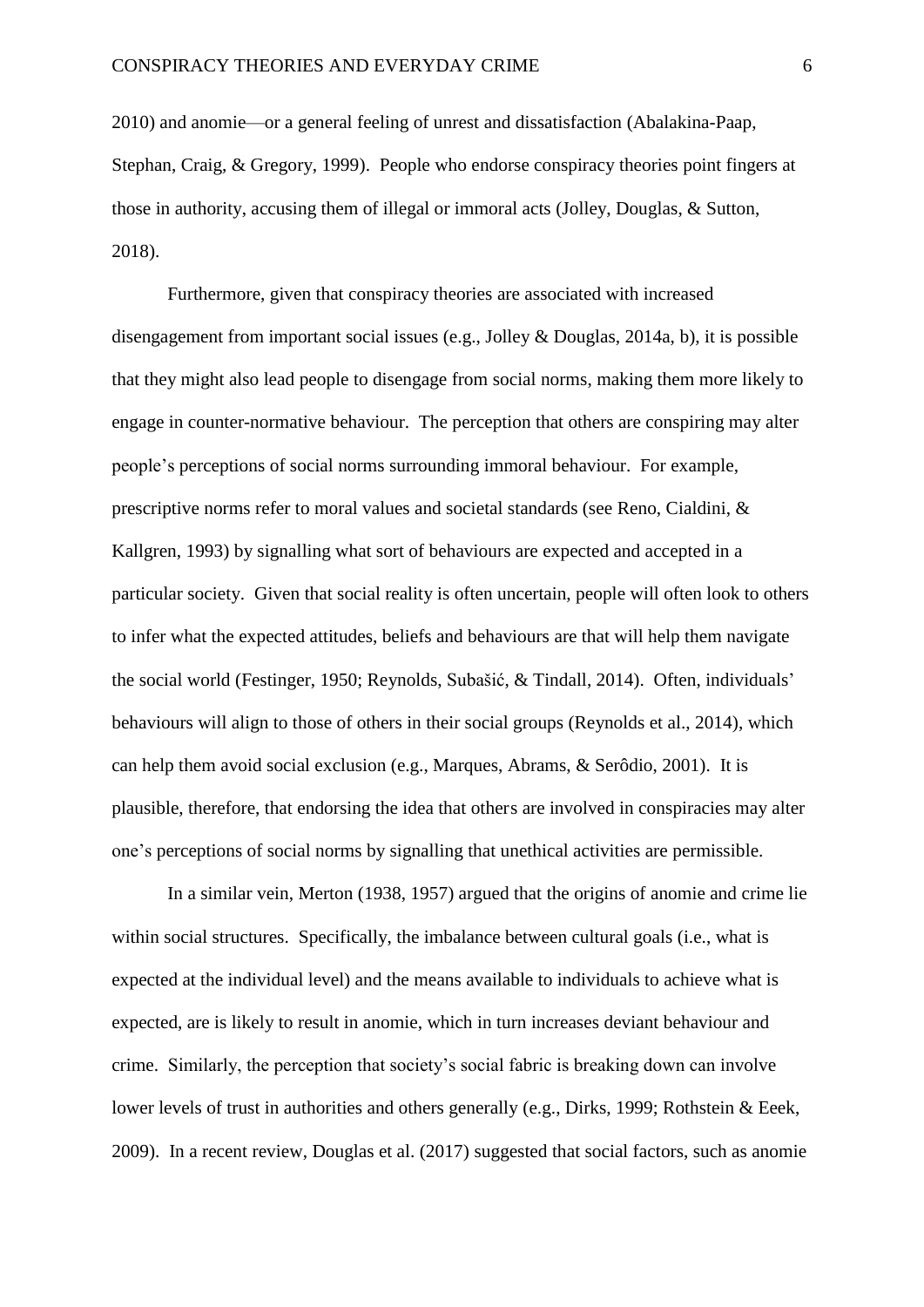and feelings of alienation, are likely to be exacerbated by conspiracy theories. Thus, perceptions about the particular ways in which social systems operate might therefore also promote unethical behaviour. In other words, if others are perceived to be conspiring, then perhaps it is permissible to commit negative acts oneself. In support of this view, findings suggest that people believe in conspiracy theories to the extent that they would also be willing—in the same situations—to conspire themselves (Douglas & Sutton, 2011). Conspiracy believers are also more likely to endorse violence as a means to get things done (Uscinski & Parent, 2014). Theoretically therefore, conspiracy theories might appeal to people who are already predisposed to dishonest and immoral behaviour. These ideas will be explored in the current research.

#### **The current research**

In two studies, we investigated the relationship between conspiracy theories and everyday crime. In Study 1 we examined this relationship in a cross-sectional study, taking into account other predictors of everyday crime (i.e., demographics, Honesty-Humility, Conscientiousness, and Moral Identity). In Study 2 we experimentally manipulated exposure to conspiracy theories and tested the effect on future intentions to engage in everyday crime. We also investigated the potential mediating roles of anomie and disillusionment. All materials and data can be viewed at: [insert link].

#### **Study 1**

In Study 1, we investigated the extent to which conspiracy beliefs predict everyday crime. Participants were asked to indicate their belief in conspiracy theories, and two measures were used for this purpose. The first measure examined belief in general notions of conspiracy (e.g., that governments hide information from the public; Brotherton, French, & Pickering, 2013). The second measured belief in specific well-known conspiracy theories (e.g., that Princess Diana was murdered by elements within the British establishment;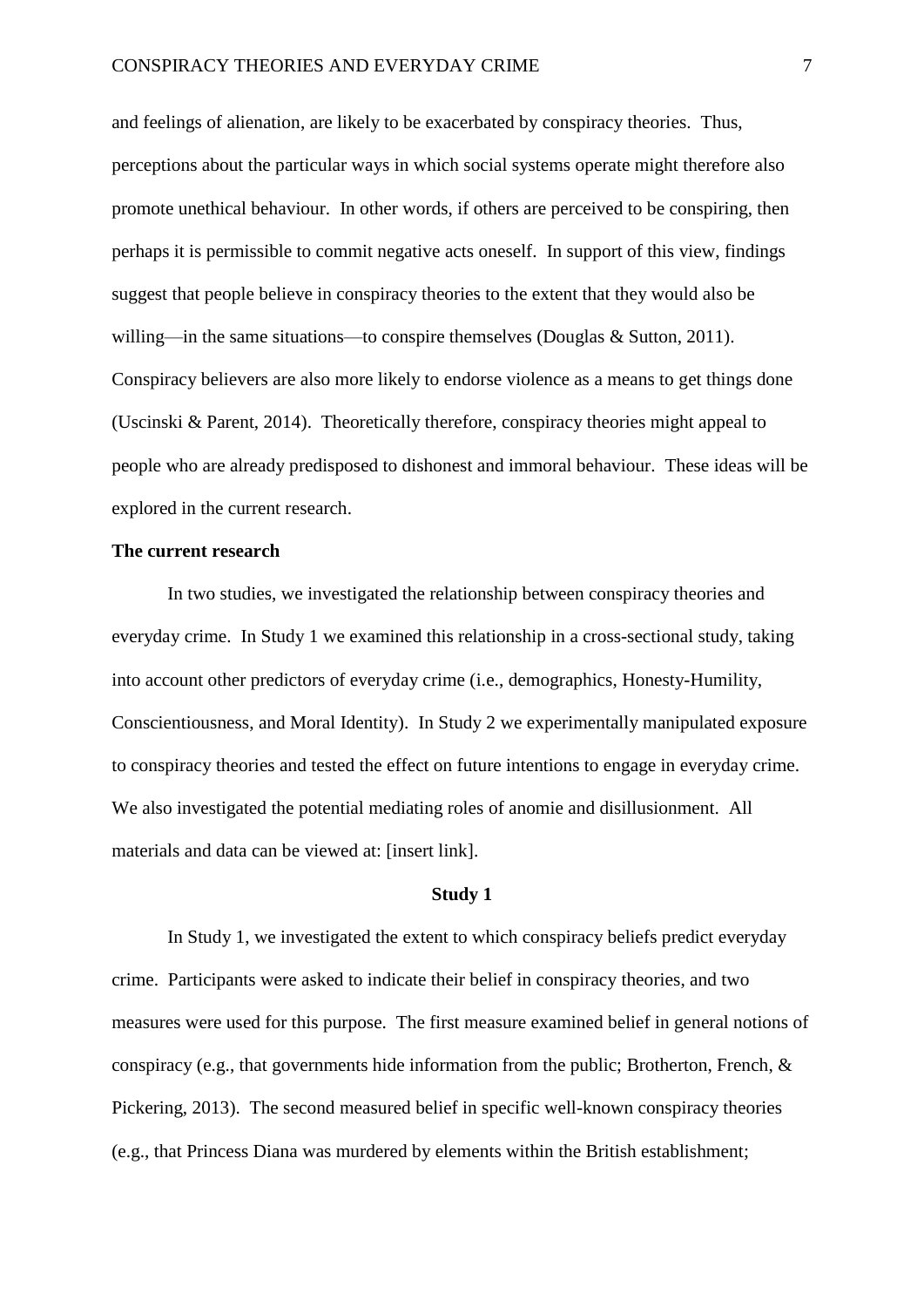Douglas, Sutton, Callan, Dawtry, & Harvey, 2016). Whilst both measures are typically highly correlated (see Brotherton, et al., 2013), including both measures allowed us to determine whether it is general or specific types of conspiracy beliefs (or both) that predict everyday crime (see Jolley et al. (2018) and Green & Douglas (2018) for a similar procedure). It also allowed us to examine the factor structure of all conspiracy belief items.

Alongside belief in conspiracy theories, existing predictors of everyday crime were also measured, including the personality traits of Honesty-Humility and Contentiousness, and demographic variables such as age and gender (e.g., van Gelder & de Vries, 2016). We also included a measure of moral identity (Aquino & Reed, 2002) which includes two facets symbolization (public) and internalization (private). These also predict moral behaviours (e.g., Aquino et al., 2009) and should therefore predict everyday crime. Participants then indicated their engagement in everyday crime. We predicted that alongside the existing predictors of everyday crime, and moral identity, belief in conspiracy theories (general and specific) would also be significant positive predictors of everyday crime.

#### **Method**

#### **Participation and design**

Following recommendations regarding sample size calculations to receive stable correlations (n = 250; Schönbrodt & Perugini, 2013), 253 participants (93 male, 157 female and three transgender;  $M_{\text{age}} = 36.97$ ,  $SD = 11.71$ ) were recruited via the online recruitment platform, Prolific Academic. All participants were resident in the UK. The predictor variables were comprised of personality traits (Honesty-Humility; Agreeableness-Anger; Conscientiousness; Emotionality; Extraversion; Openness to Experience), morality identity, and belief in conspiracy theories (general and specific), and the criterion variable was a measure of participants' everyday criminal behaviour.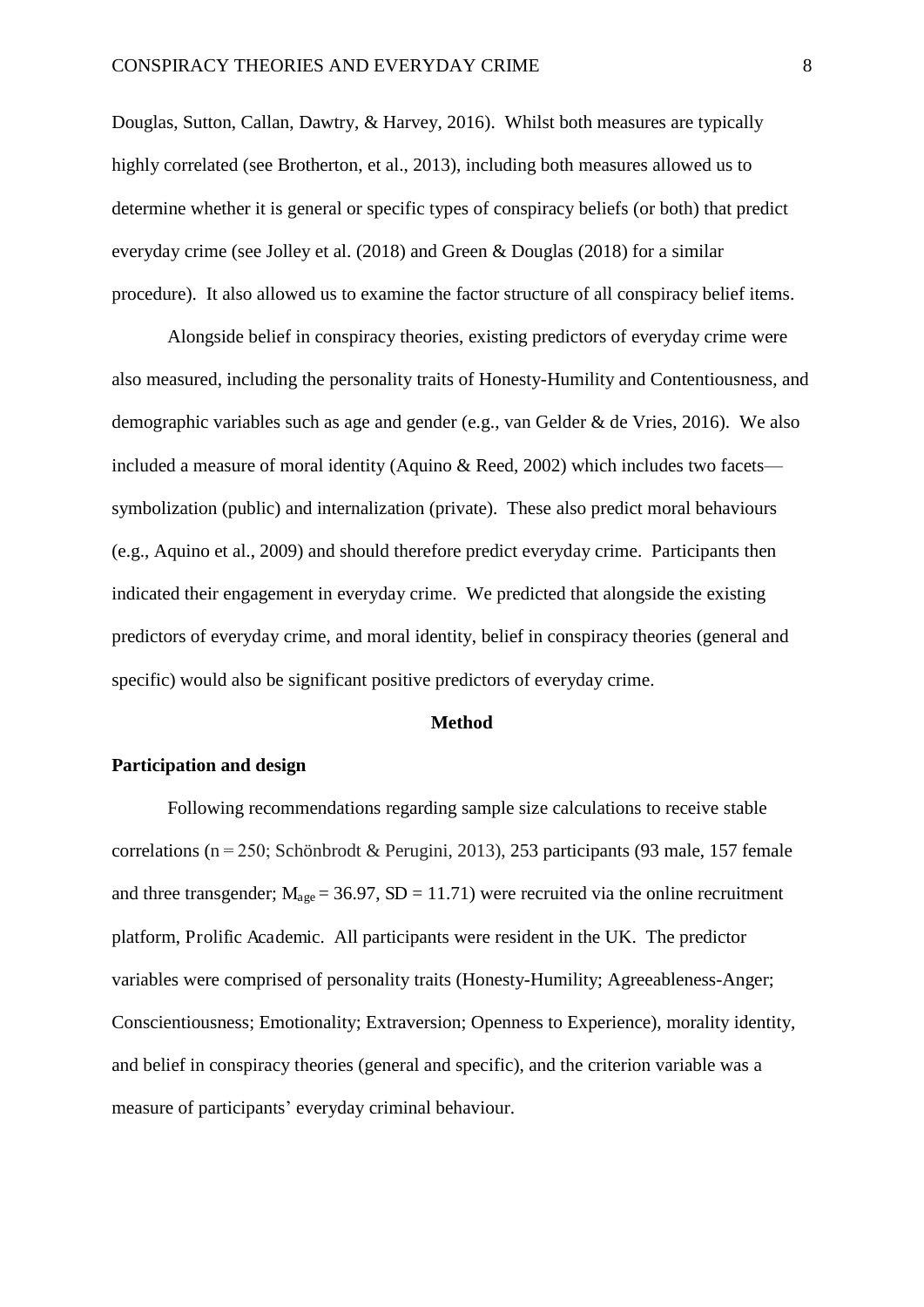#### **Materials and procedure**

Participants provided their informed consent before the commencement of the survey. First, participants were asked to complete a series of personality measures taken from the HEXACO–60 (H60, Lee & Ashton, 2004) which included six 10-item subscales. These were Honesty-Humility (e.g. *"I wouldn't use flattery to get a raise or promotion at work, even if I*  thought it would succeed"  $\alpha$  = .78), Extraversion (e.g. "*I feel reasonably satisfied with myself overall."*  $\alpha$  = .95), Openness to Experience (e.g. *"I would be quite bored by a visit to an art gallery"*  $\alpha$  = .80), Conscientiousness (e.g. *"I plan ahead and organize* things, to avoid *scrambling at the last minute."*  $\alpha$  = .79), Agreeableness [versus Anger] (e.g. "I rarely hold a *grudge, even against people who have badly wronged me.*  $\alpha = 81$ ) and Emotionality (e.g. "I would feel afraid if I had to travel in bad weather conditions."  $\alpha = .80$ ). Participants indicated their agreement on a seven-point scale in all cases ( $1 =$  strongly disagree,  $7 =$  strongly agree). Participants then completed the Moral Identity Scale (MIS, Aquino & Rees, 2002) which included two five-item subscales; Symbolisation (e.g. *"It would make me feel good to*  be a person who has these characteristics."  $\alpha$  =.78) and Internalisation (e.g. "I strongly desire to have these characteristics."  $\alpha = 83$ ). Participants indicated their agreement on a seven-point scale (1 = strongly disagree,  $7 =$  strongly agree). These scales were presented in random order.

Next, participants were asked to complete two measures of belief in conspiracy theories. Belief in general notions of conspiracy was measured using 15 items (e.g. *"*A small, secret group of people is responsible for making all major world decisions, such as going to war<sup>"</sup>  $\alpha$  = .95; Brotherton, et al., 2013), each on a seven-point scale (1 = definitely not true, 7  $=$  definitely true). Belief in specific conspiracy theories was measured with seven items (e.g. "There was an official campaign by MI6 to assassinate Princess Diana, sanctioned by *elements of the establishment"*  $\alpha$  =.86; Douglas, et al., 2016), each on a seven-point scale (1)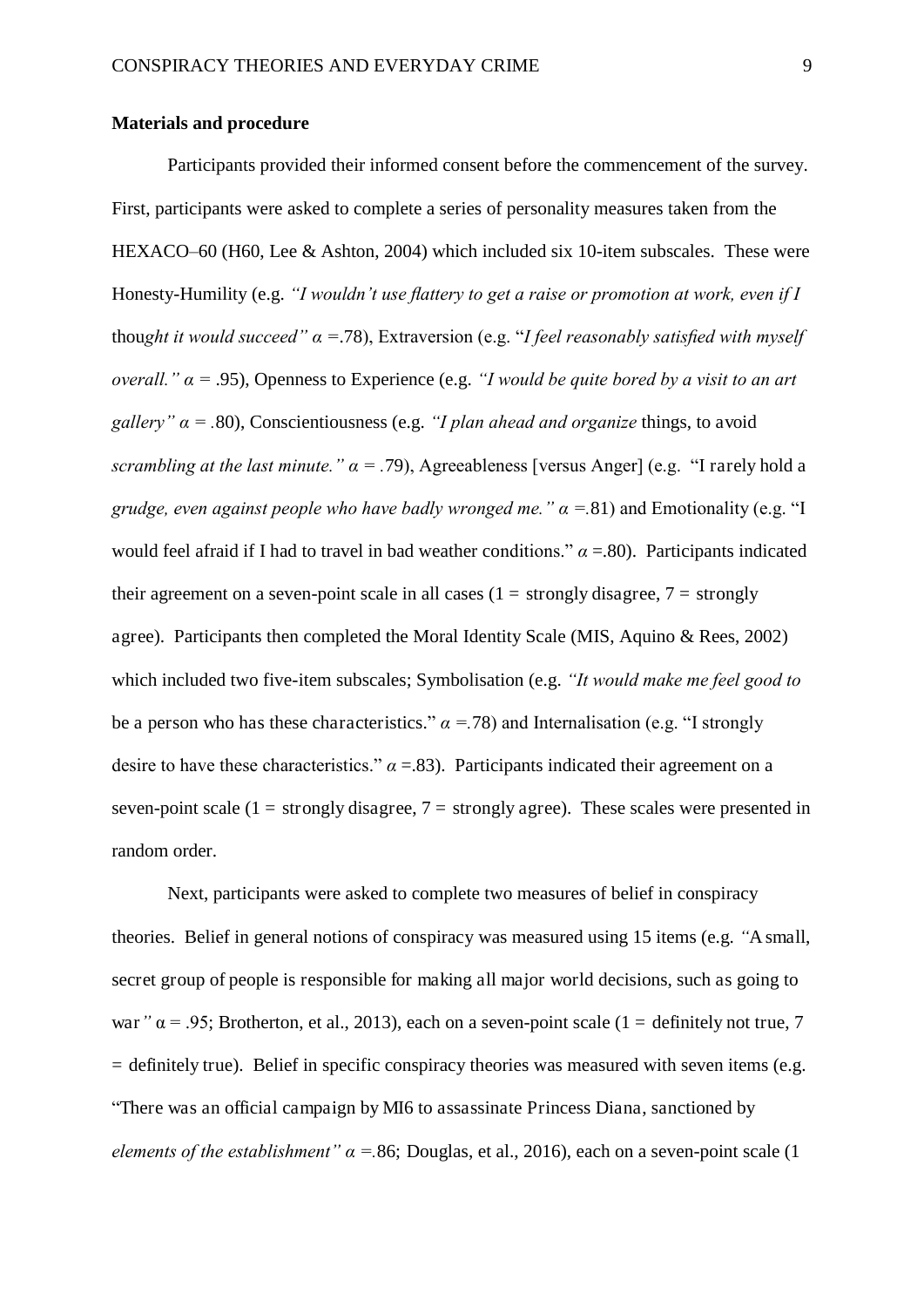$=$  strongly disagree,  $7 =$  strongly agree). Presentation of the two scales was counterbalanced. Using oblique rotation (promax), we conducted an exploratory factor analysis of the individual items of both scales. Statistical assumptions were met, and the analysis revealed one factor (eigenvalue 11.86) that explained 53.93% of the variance. Two much smaller factors emerged (eigenvalues 1.74 and 1.17), explaining 7.91 per cent, and 5.33 per cent of the variance respectively. All items strongly loaded onto the first factor suggesting that conspiracy beliefs (both general and specific) comprise a single factor. We therefore report all analyses combining the general and specific conspiracy scales into a single scale ( $\alpha$  = .96).

Two scales were then used to measure both intentions to commit everyday crimes and past everyday crime behaviour. Intentions were measured using an adaptation of the Everyday Crime Scale (Karstedt & Farrall, 2006) made up of four items (e.g., *"When* selling second hand items, hide or not disclose faults in *what you were selling", "Try to claim for replacement items, refunds or compensation from a shop, small business or travel agent's which you were not entitled to")* where participants signified their intention on a seven-point scale in all cases (1 = would never consider,  $7$  = would consider). Actual behaviour utilised the same scale but with a change in tense (e.g., *"When selling* second hand items, hidden or *not disclosed faults in what you were selling", "*Tried to claim for replacement items, refunds or *compensation from a shop, small business or travel agent's which you were not entitled*  to") with participants signifying behaviour on a seven-point scale  $(1 = never, 7 = always)$ . Presentation of the scales was counterbalanced. Using oblique rotation (promax), we conducted an exploratory factor analysis of the individual items of both scales. Statistical assumptions were met, and the analysis revealed one factor (eigenvalue 4.23), explaining 52.81 per cent of the variance. We therefore combined the items into one measure of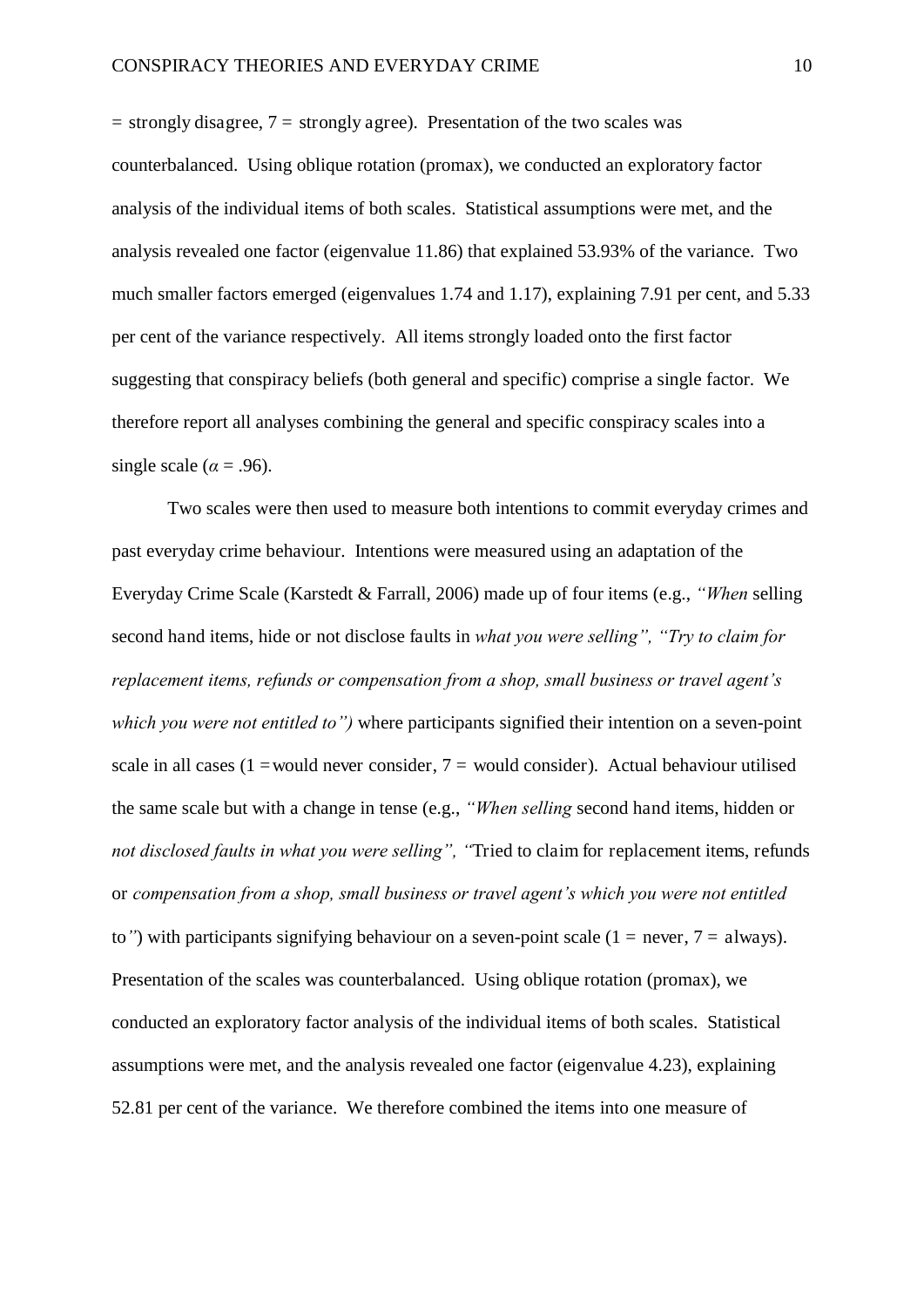everyday crime ( $\alpha$  = .84). At the conclusion of the study, participants were debriefed, paid and thanked for their time.

#### **Results and discussion**

Descriptive statistics and correlations between all variables are presented in Table 1. As expected, belief in conspiracy theories was significantly positively correlated with everyday crime behaviours. Criminal behaviours were also negatively associated with Honesty-Humility, Agreeableness-Anger, Conscientiousness, Openness to Experience and Moral Identity (symbolisation), and positively associated with Extraversion. In addition, men were also more likely to engage in everyday crime. Honesty-Humility was negatively correlated conspiracy beliefs, and Moral Identity (internalisation) was positively correlated with conspiracy beliefs.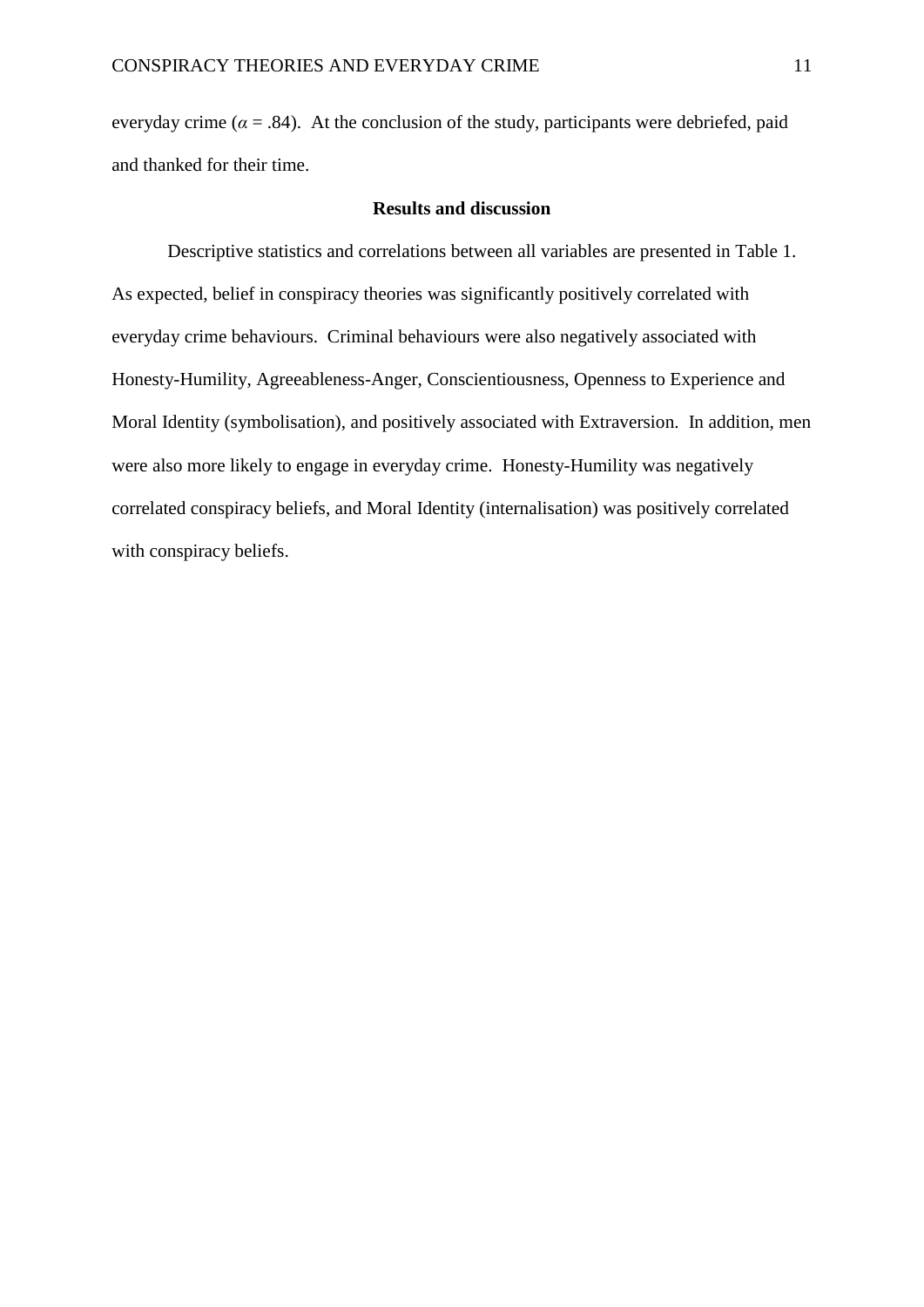#### CONSPIRACY THEORIES AND EVERYDAY CRIME 12

#### Table 1 Means and Pearson product-moment correlations for all variables in Study 1

|                                          | $\mathbf{M}$<br>(SD)     | $\mathbf{1}$ | $\overline{2}$           | $\mathfrak{Z}$           | $\overline{4}$ | 5                        | $6\,$                    | $\tau$                   | $8\,$   | $\overline{9}$           | 10                       | 11       | 12         |
|------------------------------------------|--------------------------|--------------|--------------------------|--------------------------|----------------|--------------------------|--------------------------|--------------------------|---------|--------------------------|--------------------------|----------|------------|
| $(1)$ Gender                             | $\overline{\phantom{a}}$ |              | $.07$                    | $.13*$                   | $-.09$         | $.14*$                   | $.34***$                 | $-.11^{4}$               | $-.03$  | $.20***$                 | .10                      | $-.02$   | $-.15**$   |
| $(2)$ Age                                | 36.97<br>(11.71)         |              | $\overline{\phantom{a}}$ | $.23***$                 | .00            | $.15*$                   | $-.01$                   | $-00.$                   | .02     | $.12^{\tt Y}$            | $-.07$                   | $-.06$   | $-.11^{4}$ |
| (3) Honest-Humility                      | 4.82<br>(1.00)           |              |                          | $\overline{\phantom{0}}$ | .39***         | $.23***$                 | .02                      | $-.07$                   | .10     | $.34***$                 | $-.08$                   | $-.22**$ | $-.52***$  |
| (4) Agreeableness-Anger                  | 4.37<br>(0.95)           |              |                          |                          | $\blacksquare$ | .11 <sup>¥</sup>         | $-.19**$                 | $.15*$                   | $.11^*$ | $.26***$                 | $.07$                    | $-.09$   | $-.28***$  |
| (5) Conscientious                        | 5.03<br>(0.86)           |              |                          |                          |                | $\overline{\phantom{a}}$ | .02                      | $.12*$                   | $.11^*$ | $.35***$                 | .09                      | $-.05$   | $-.19**$   |
| (6) Emotionality                         | 4.43<br>(0.98)           |              |                          |                          |                |                          | $\overline{\phantom{a}}$ | $-.20**$                 | .03     | $.28***$                 | $.20***$                 | .05      | $-.04$     |
| (7) Extraversion                         | 3.94<br>(1.05)           |              |                          |                          |                |                          |                          | $\overline{\phantom{a}}$ | .09     | .04                      | $.26***$                 | .07      | $.16*$     |
| (8) Open to Experience                   | 4.72<br>(1.08)           |              |                          |                          |                |                          |                          |                          |         | $.23***$                 | $.12*$                   | $-.03$   | $-15*$     |
| (9) Moral Identity<br>(symbolisation)    | 6.14<br>(0.84)           |              |                          |                          |                |                          |                          |                          |         | $\overline{\phantom{a}}$ | $.22***$                 | $-.06$   | $-.21***$  |
| (10) Moral Identity<br>(internalisation) | 3.60<br>(1.24)           |              |                          |                          |                |                          |                          |                          |         |                          | $\overline{\phantom{a}}$ | $.15*$   | .12        |
| (11) Conspiracy beliefs                  | 2.87<br>(1.26)           |              |                          |                          |                |                          |                          |                          |         |                          |                          |          | $.26***$   |
| (12) Everyday crime<br>behaviours        | 2.26<br>(1.04)           |              |                          |                          |                |                          |                          |                          |         |                          |                          |          |            |

Notes.  $\frac{4}{3}p < .10.$  \* p< .05. \*\* p <. 01. \*\*\* p <. 001.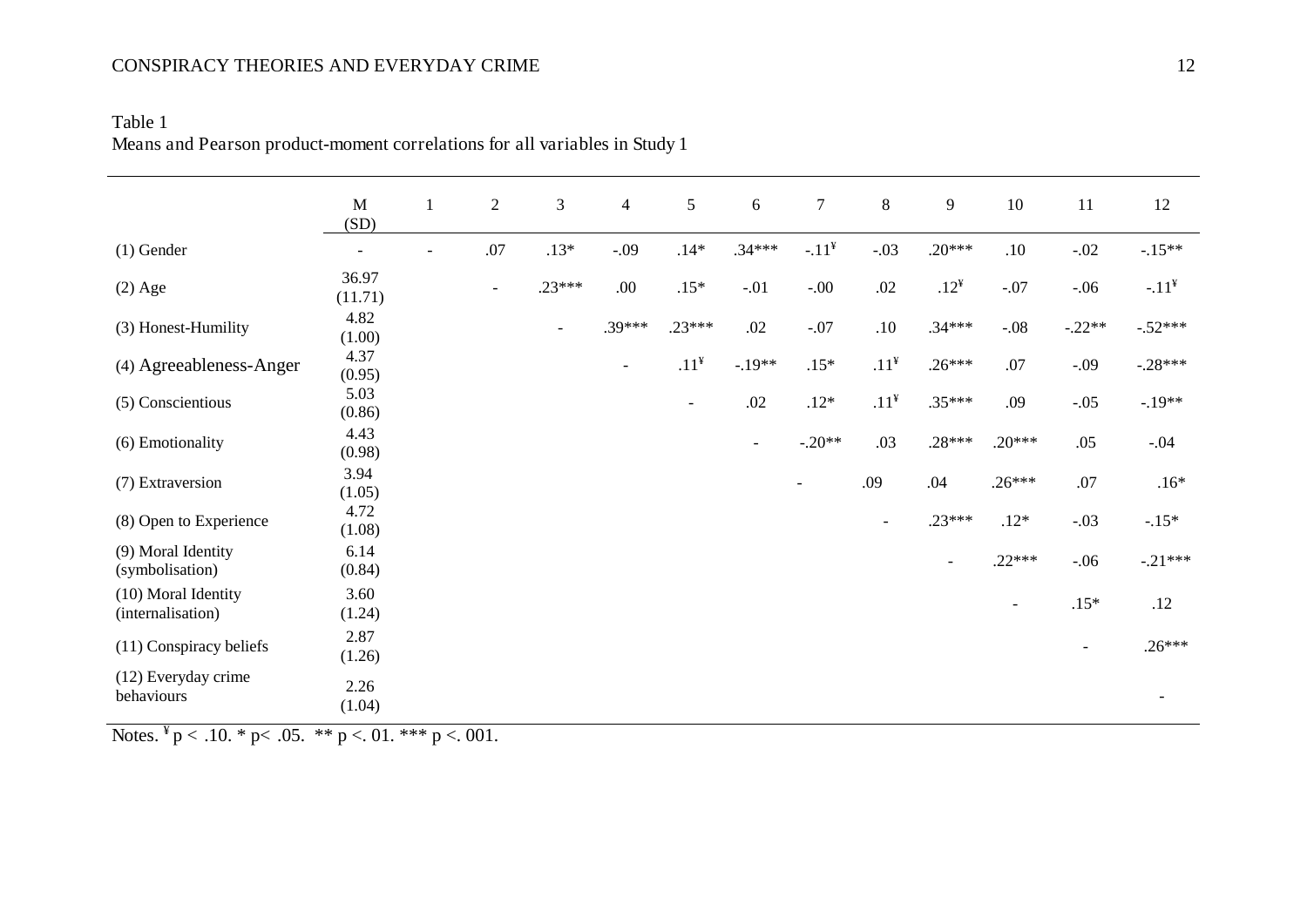To test the prediction that conspiracy beliefs predict everyday crime alongside other known predictors, we ran a hierarchical multiple linear regression with criminal behaviour as the criterion variable and overall conspiracy beliefs as the predictor.<sup>1</sup> In Step 1, background variables of age and gender were included as control variables following the procedure in previous research (van Gelder & de Vries, 2016). In Step 2 HEXACO model and moral identity variables were included. In Step 3, we then entered conspiracy beliefs.

At Step 1, gender predicted everyday crime, but age did not; specifically, men (vs. women) indicated that they would be more likely to engage in everyday crime in the future. In Step 2, Honesty-Humility, Agreeableness, Extraversion, and Openness to Experience were significant predictors of everyday crime; age and gender were non-significant, alongside Conscientiousness, Emotionality and Moral Identity (symbolisation and internalisation). Adding conspiracy beliefs at Step 3 significantly improved the model fit, whilst being a positive significant predictor alongside the significant measures in Step 2 (see Table 2, Step 3). That is, believing in conspiracy theories predicted everyday crime alongside other known demographic and personality predictors.

These results provide empirical evidence that belief in conspiracy theories plays a unique role in predicting a person's everyday crime behaviour when controlling for the effects of other known predictors. Specifically, belief in conspiracy theories predicted everyday crime behaviours, alongside Honesty-Humility, Agreeableness, Extraversion, and Openness to Experience. It is possible, therefore, that individuals who are predisposed to immoral behaviour find conspiracy theories more appealing. On the other hand, conspiracy theories may inspire people to commit unethical acts as a route to cope with a world where

 $\overline{a}$ 

 $<sup>1</sup>$  The same hierarchical linear regression analyses using both conspiracy scales (general and specific)</sup> and both measures of everyday crime (past and intended) revealed the same pattern of results as those reported here. In each case, conspiracy beliefs uniquely predicted everyday crime when other predictors of everyday crime were taken into account.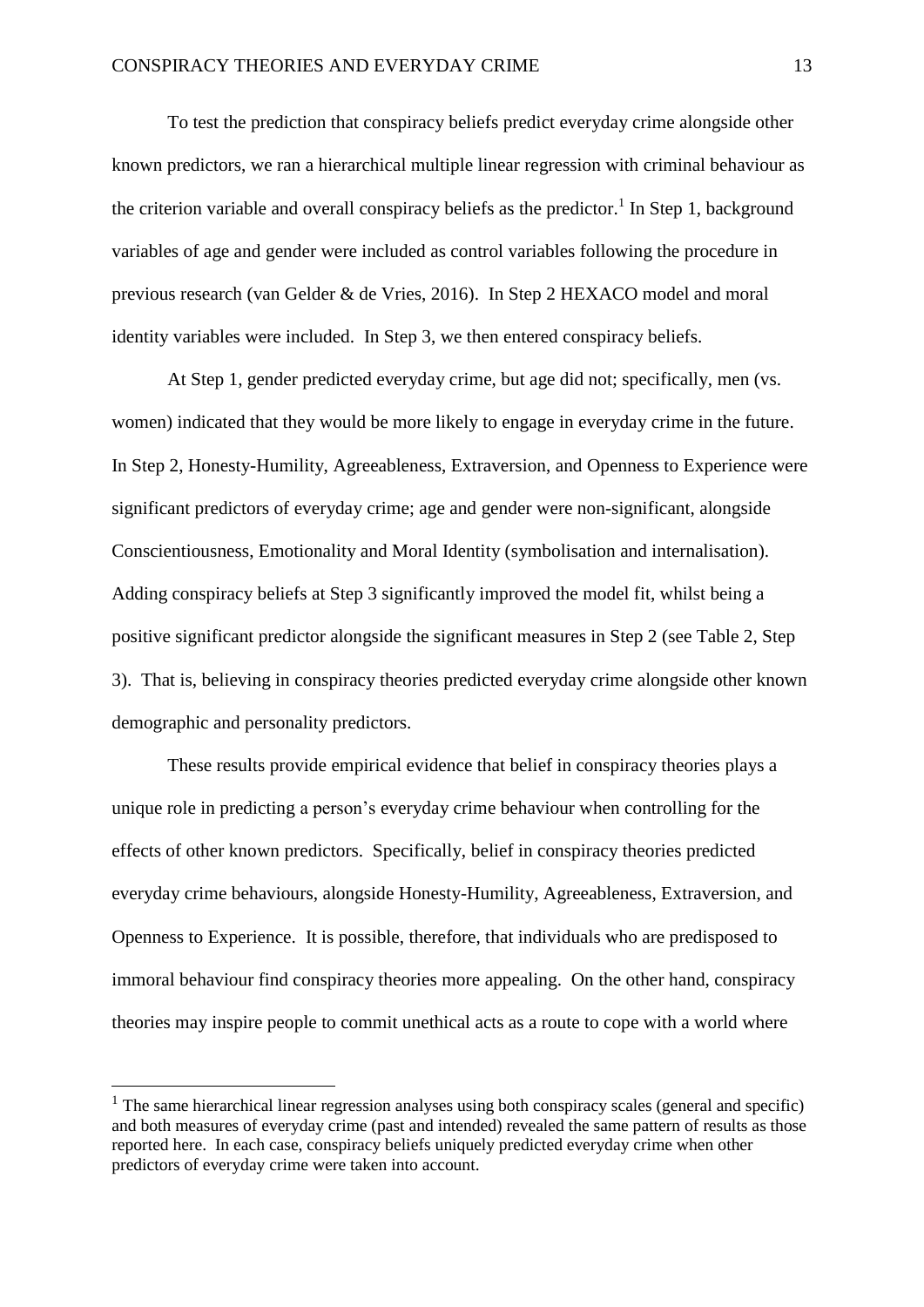conspiracies happen. In Study 2, we sought to make a first attempt to tease apart these two possibilities. Specifically, we tested whether exposure to conspiracy theories would increase intentions to engage in everyday crime in the future.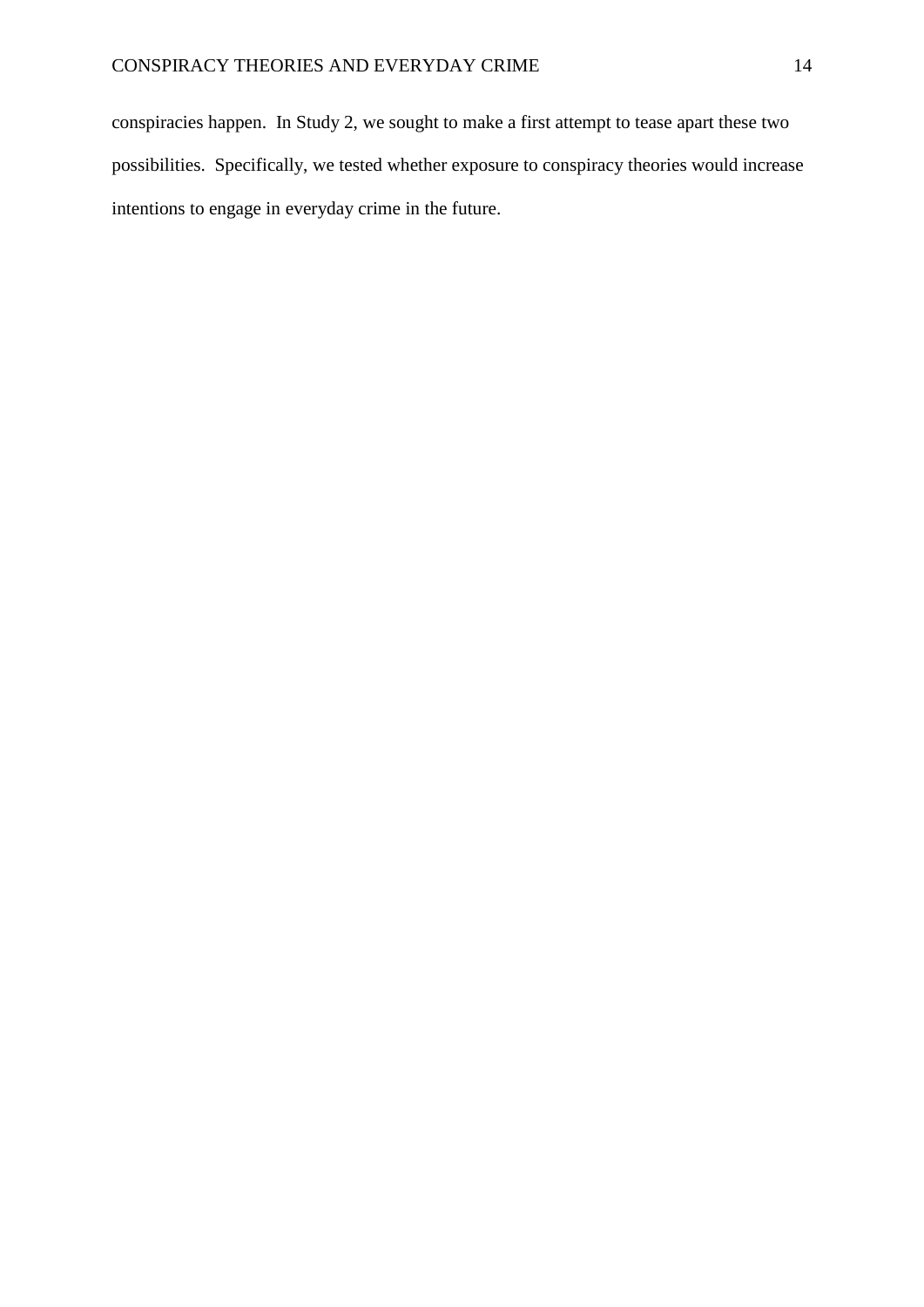#### Table 2

Hierarchical regression analysis predicting everyday crime using gender, age, Honesty-Humility, Agreeableness-Anger, Conscientiousness, Emotionality, Extraversion, Openness to Experience, Moral Identity (symbolisation) and Moral Identity (internalisation) and conspiracy beliefs (Study 1).

|                  |                        | Step 1  | Step 2   | Step 3    |
|------------------|------------------------|---------|----------|-----------|
| $\mathbf{1}$     | Gender                 | $-.14*$ | $-.09$   | $-.09$    |
| $\mathbf{1}$     | Age                    | $-.10$  | $-.01$   | $-.01$    |
| $\boldsymbol{2}$ | Honesty-Humility       |         | $-42***$ | $-.39***$ |
| $\boldsymbol{2}$ | Agreeableness-Anger    |         | $-.14*$  | $-.14*$   |
| $\boldsymbol{2}$ | Conscientiousness      |         | $-.09$   | $-.09$    |
| $\boldsymbol{2}$ | Emotionality           |         | $-.02$   | $-.02$    |
| $\boldsymbol{2}$ | Extraversion           |         | $.13*$   | $.13*$    |
| $\overline{2}$   | Openness to Experience |         | $-.11*$  | $-.11*$   |
| $\overline{2}$   | Moral Identity         |         | .02      | .03       |
|                  | (symbolisation)        |         |          |           |
| $\overline{2}$   | Moral Identity         |         | .09      | .07       |
|                  | (internalisation)      |         |          |           |
| $\mathbf{3}$     | Conspiracy beliefs     |         |          | $.15*$    |
| $R^2$            |                        | $.03*$  | $.33***$ | $.35**$   |
| $R2$ change      |                        |         | $.30***$ | $.02*$    |

Notes.  $* p < .05.$   $* p < .01.$   $* * p < .001.$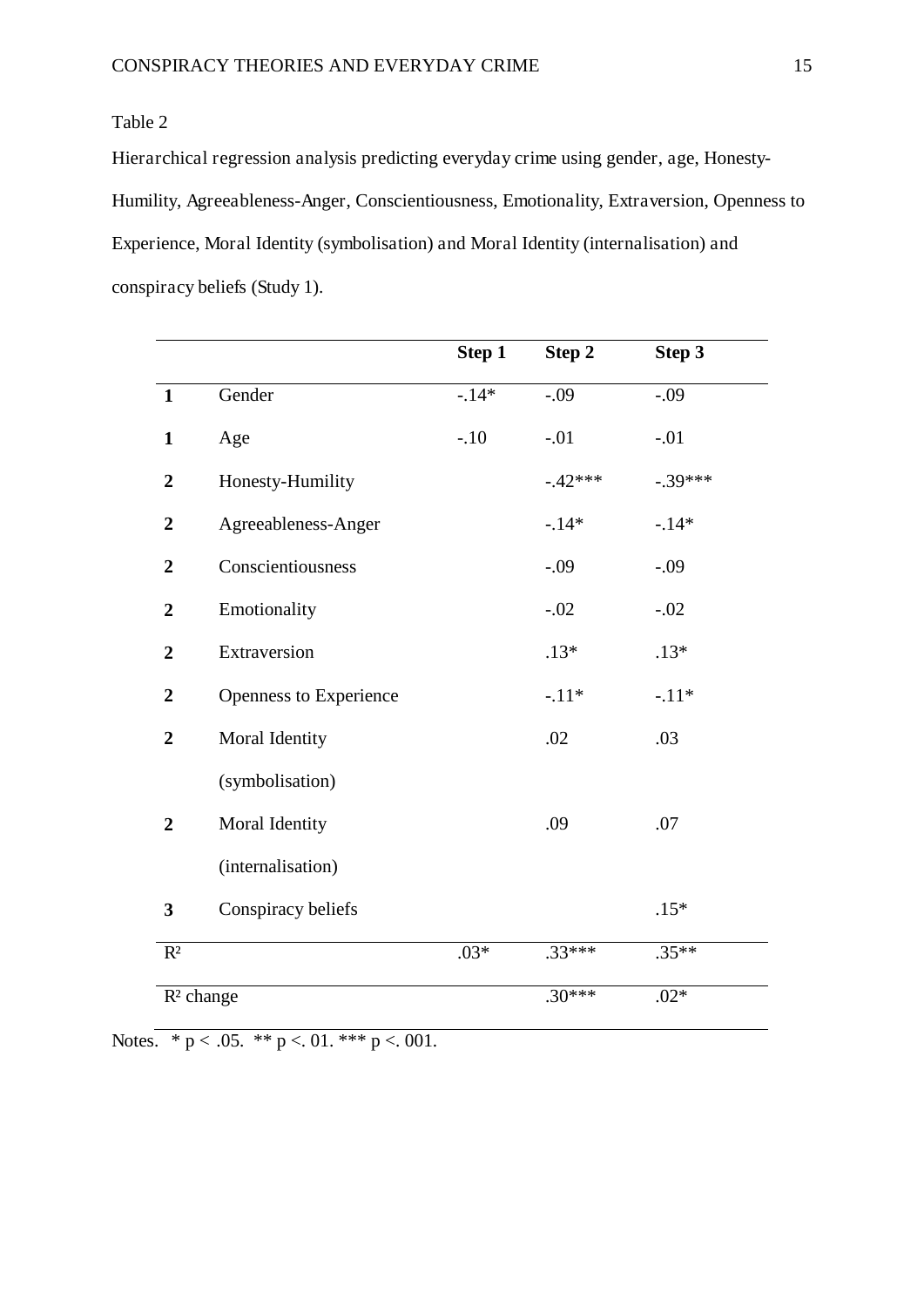#### **Study 2**

To isolate the causal pathway between conspiracy theories and everyday crime, we next employed an experimental design. We also sought to examine the mechanism underlying the effect. Whilst Study 1 demonstrated that personality traits such as Honesty-Humility predict everyday crime, the data were cross-sectional and therefore we cannot make a claim for a causal direction. However, it is possible to empirically examine whether belief in conspiracy theories influences other factors such as anomie and disillusionment that may act as potential mediators. Specifically, we know that conspiracy theories are associated with anomie (Abalakina-Paap et al., 1999) and that anomie, in turn, is associated with unethical behaviours (Ramaseshan & Ewing, 2001). We therefore propose that feelings of anomie may constitute a psychological mechanism through which exposure to conspiracy theories leads to increased intentions to engage in everyday crime. In addition, it is also plausible that feelings of disillusionment are a mediating factor. Disillusionment has been found to increase after exposure to conspiracy theories (Jolley & Douglas, 2014b) and might also lead to increased intention to engage in everyday crime. In sum, participants in Study 2 were exposed to conspiracy theories (vs. control), before indicating their feelings of anomie, disillusionment and intentions to engage in everyday crime in the future. We predicted that being exposed to conspiracy theories would increase feelings of anomie and disillusionment, leading to higher intentions to engage in everyday crime in the future.

#### **Methods**

#### **Participation and design**

One hundred and twenty participants (32 male and 88 female;  $M_{\text{age}} = 33.88$ , SD = 10.35) were recruited via the online platform Prolific Academic. As in Study 1, all participants were living in the UK. Participants were randomly assigned to one of two conditions (conspiracy theory article  $[n = 60]$  vs. control  $[n = 60]$ ). Participants then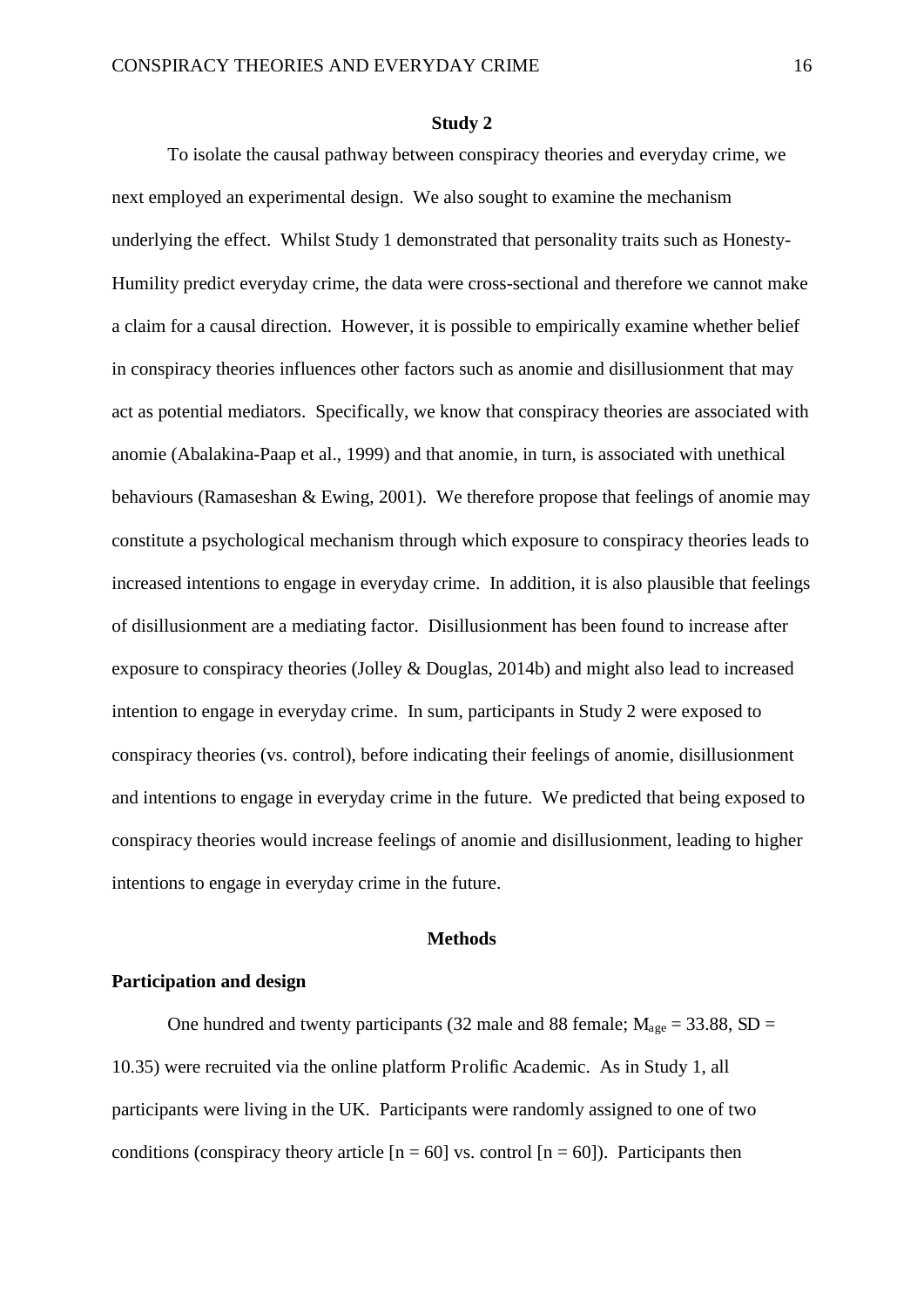completed a measure of belief in conspiracy theories, anomie, disillusionment and intentions to commit an everyday crime in the future. A small-medium effect size determined from previous research (e.g., Jolley & Douglas, 2014a, 2014b) required a sample size of approximately 120 for 80% power of detecting the effect.

#### **Materials and procedure**

Participants provided their informed consent and were then asked to read either a conspiracy theory article or nothing (control). The conspiracy article, adapted from Jolley and Douglas (2014b), began by raising questions pertaining to significant international events and the role that governments play in plots and schemes. The article went on to specifically discuss the conspiracy surrounding the death of Princess Diana. An extract is as follows:

*"… To take the example of Princess Diana's death, it is no secret that the British*  government were discontented with Princess Dian*a's involvement with Dodi Fayed*  and also with her increasing involvement in politics*….* One must, therefore, question *the claim that her death was simply a tragic accident..."* 

The term "conspiracy theory" was not used in the excerpt. Participants were then asked to read twelve statements about conspiracy theories, which were used as a manipulation check (Jolley & Douglas, 2014b,  $\alpha = .91$ ). The conspiracy scale comprised of five items that related to the government being involved in conspiracies (e.g., "UK Government is often involved in the causes of significant international events.") and seven items related to real-world specific events (e.g., "The British government was involved in the death of Princess Diana."). Participants indicated their agreement on a seven-point scale in both measures ( $1 =$  strongly disagree,  $7 =$  strongly agree).

Next, participants completed a measure of anomie as a possible mediator (Srole, 1956), which consisted of nine items (e.g., "Next to health, money is the most important thing in life",  $\alpha$  = .80), which were completed on a seven-point scale (1 = Strongly disagree, 7 =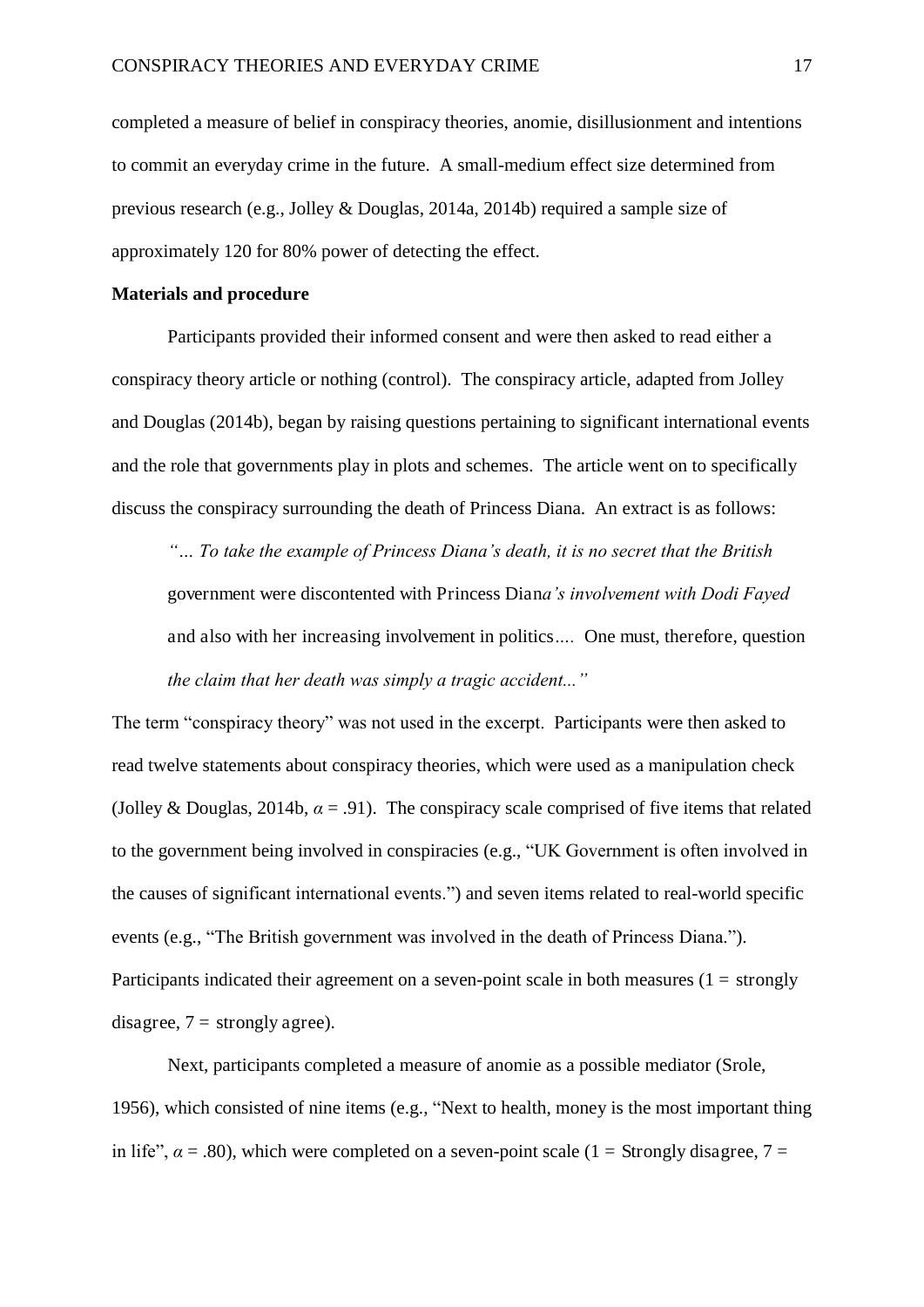Strongly agree). Disillusionment (Jolley & Douglas, 2014b) was then measured as a second mediator using four items (e.g., "I am very disappointed with the government",  $\alpha = .85$ ). Participants again signified their agreement on a seven-point scale  $(1 =$  strongly disagree, 7 = strongly agree). Participants were then asked to indicate their intentions to engage in everyday crime in the future, as in Study 1 ( $\alpha$  = .76). At the end of the study, participants were debriefed, paid and thanked for their time.

#### **Results and discussion**

There were no significant effects involving participant age or gender on the dependent measure  $(p > .05)$ , so these factors are not discussed further.

#### **Manipulation check**

There was a significant difference between the conspiracy condition and control condition for endorsement of conspiracy theories,  $t(118) = -2.03$ ,  $p = .044$ ,  $d = 0.37$ . Specifically, belief in conspiracy theories was higher in the conspiracy condition  $(M = 4.28$ ,  $SD = 1.15$ ) than the control condition (M = 3.84, SD = 1.20). The manipulation was therefore successful.

#### **Conspiracy theories and everyday crime**

Next, a t-test revealed that being exposed to a conspiracy article (vs. control) influenced participants' levels of intention to engage in everyday crime in the future,  $t(118) =$  $-2.2464$ ,  $p = .027$ ,  $d = 0.41$ . Specifically, intentions to engage in everyday crime were significantly higher in the conspiracy condition  $(M = 2.50, SD = 1.39)$  than the control condition ( $M = 2.02$ ,  $SD = .93$ ).

#### **Testing mediation**

Reading a conspiracy article (vs. control) influenced participants' levels of anomie,  $t(118) = -1.916$ ,  $p = .058$ ,  $d = 0.34$ . Specifically, anomie was marginally significantly higher in the conspiracy condition (M = 4.32, SD = 0.97) than the control condition (M = 3.96, SD =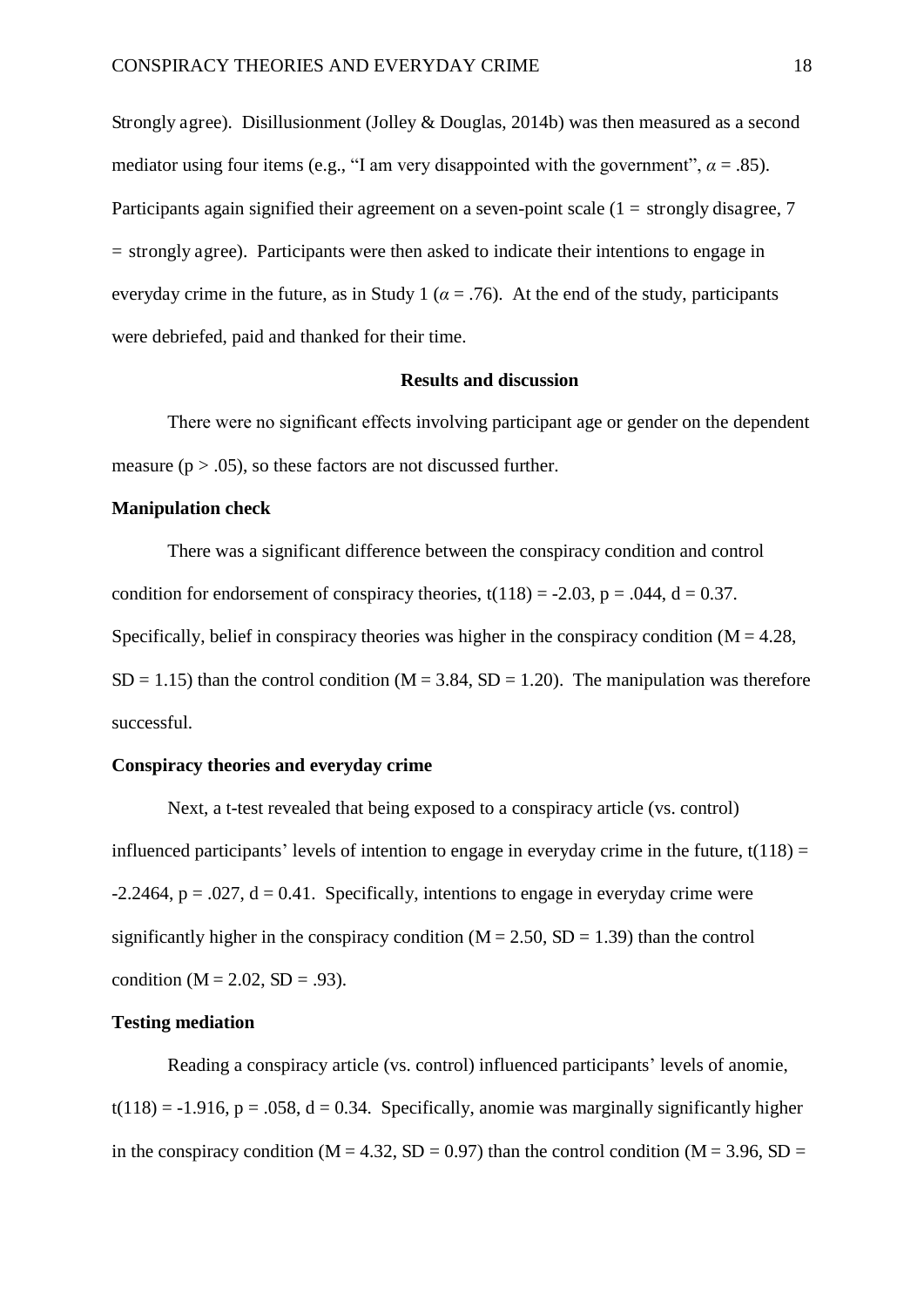1.07). There was, however, no difference in the measure of disillusionment,  $t(118) = .118$ , p = .906. Disillusionment was therefore not a potential mediator and was not analysed further.

Anomie was then examined as a potential mediator between exposure to conspiracy theories (vs. control) and intentions to engage in everyday crime in the future. Based on bootstrapping with 5000 resamples using PROCESS Model 4, the mean estimates effect is .12 (SE .07) with 95% confidence interval of .0060 to .3012. Full pattern estimates are displayed in Figure 1. The results demonstrated that being exposed to a pro-conspiracy account (vs. control) directly increase feelings of anomie, leading to an increased intention to engage in everyday crime in the future.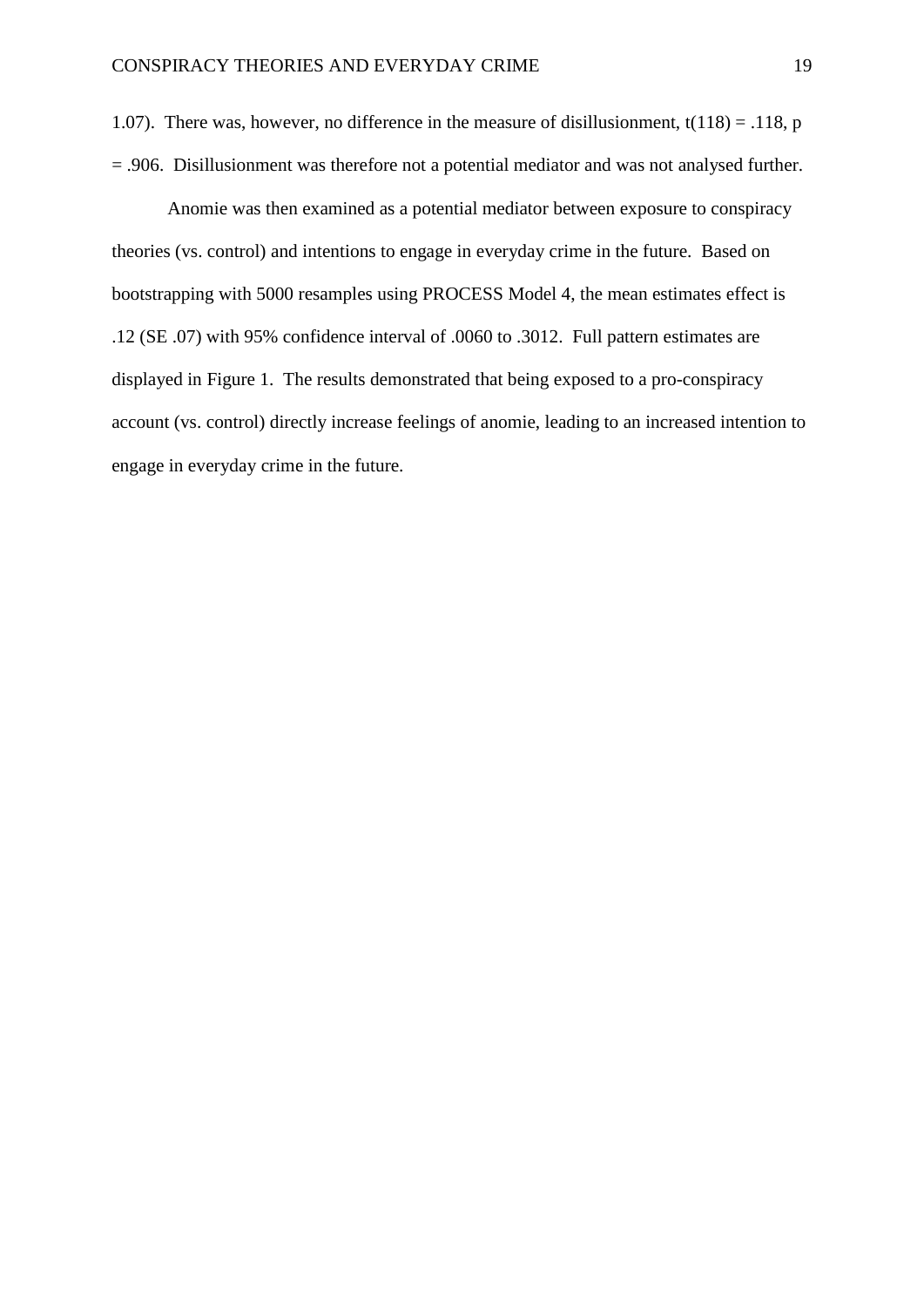

 $R^2 = .04$ ,  $F(1,118) = 5.00$ ,  $p = .027$ 

Figure 1. Mediation model of the relationship between exposure to conspiracy theories (conspiracy vs. control) and intention to engage in everyday crime behaviour through anomie (Study 2).

Note. Path estimates represent unstandardized coefficients. Standard errors presented in parentheses. Notes.  ${}^{4}p$  < .10. \* p < .05. \*\* p < .01. \*\*\* p < .001.

This study extends the findings from Study 1 by demonstrating that conspiracyrelated material can increase people's intentions to engage in everyday crime. Study 2 has therefore provided experimental evidence of the role that conspiracy theories play in predicting intentions to engage in everyday crime. Furthermore, Study 2 also extends Study 1 by providing support for the idea that conspiracy theories increase intentions to engage in everyday crime through increased levels of anomie.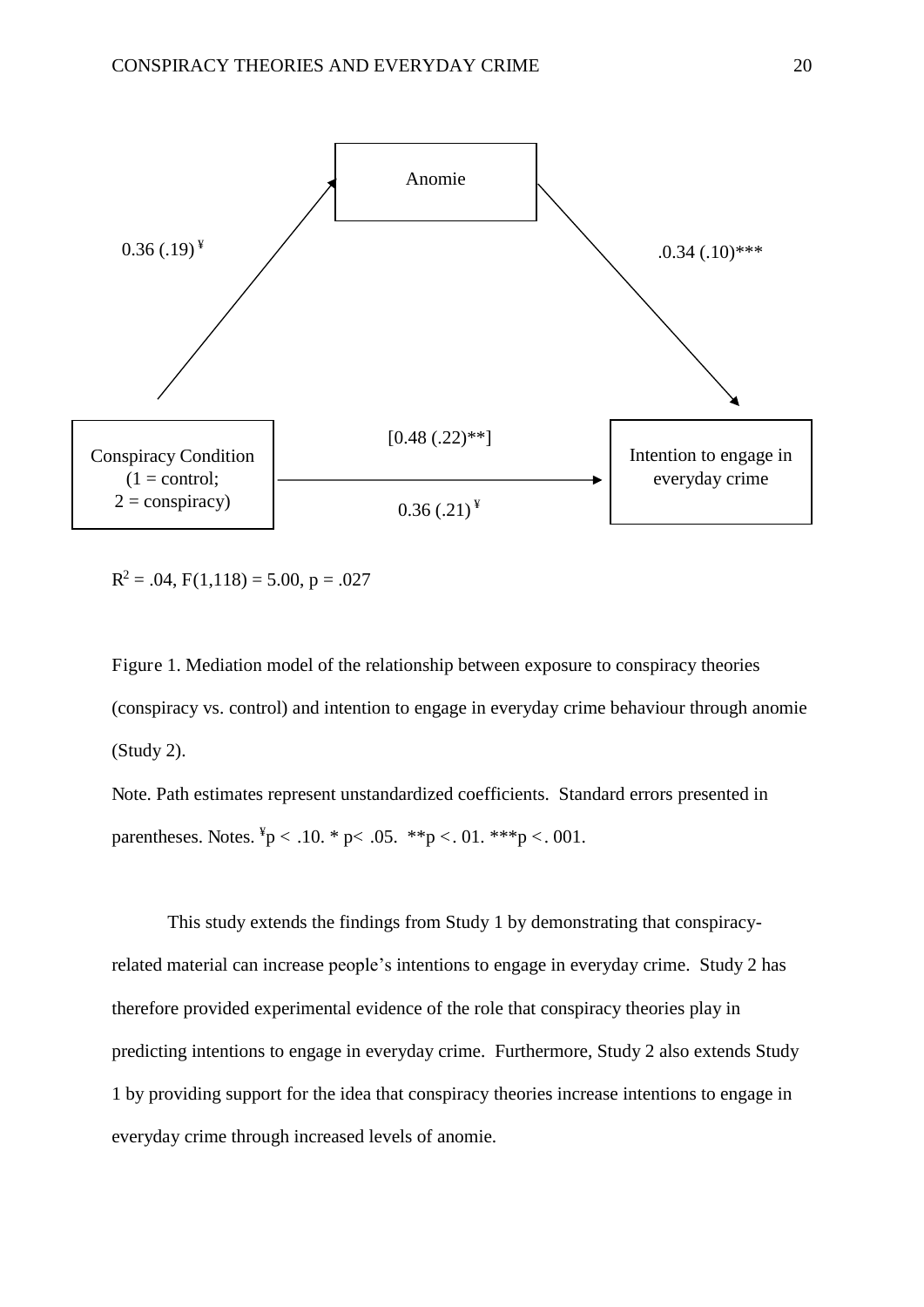#### **General discussion**

The current research establishes that belief in, and exposure to, conspiracy theories predicts an increased tendency toward everyday crime. In Study 1, belief in conspiracy theories predicted everyday crime behaviours when controlling for other known psychological predictors of everyday crime (e.g., Honesty-Humility). Study 2 extended these findings by demonstrating that exposure to conspiracy-related material increased feelings of anomie, which in turn increased intentions to engage in everyday crime in the future. Together, these findings extend existing research that has examined the consequences of conspiracy theories. It demonstrates that conspiracy theories do not always lead to apathy and inaction. Instead, conspiracy theories might lead people to actively engage in antisocial behaviour.

Researchers acknowledge that there are complex and multiple underlying predictors of unethical decision-making (e.g., Kish-Gephart, et al., 2010). This research has extended this literature by demonstrating the role that belief in conspiracy theories may also play in predicting everyday crime. Specifically, this research highlights that everyday crime might be a flexible and dynamic response to the social context, and in particular to how social norms are perceived to be followed (or not) by powerful groups in society. Alongside predictors such as Honesty-Humility, which is a consistent predictor of everyday crime (van Gelder & de Vries, 2016), belief in conspiracy theories was also a significant positive predictor of such behaviour. It is worth noting, however, that Honesty-Humility was shown to explain the largest variance in predicting everyday crime, and in Study 2, the effect sizes, whilst robust, were of moderate size. Nonetheless, our research demonstrates the unique role that conspiracy theories play alongside these known predictors. To our knowledge, this is the first time that conspiracy theories have been found to predict this type of behaviour. This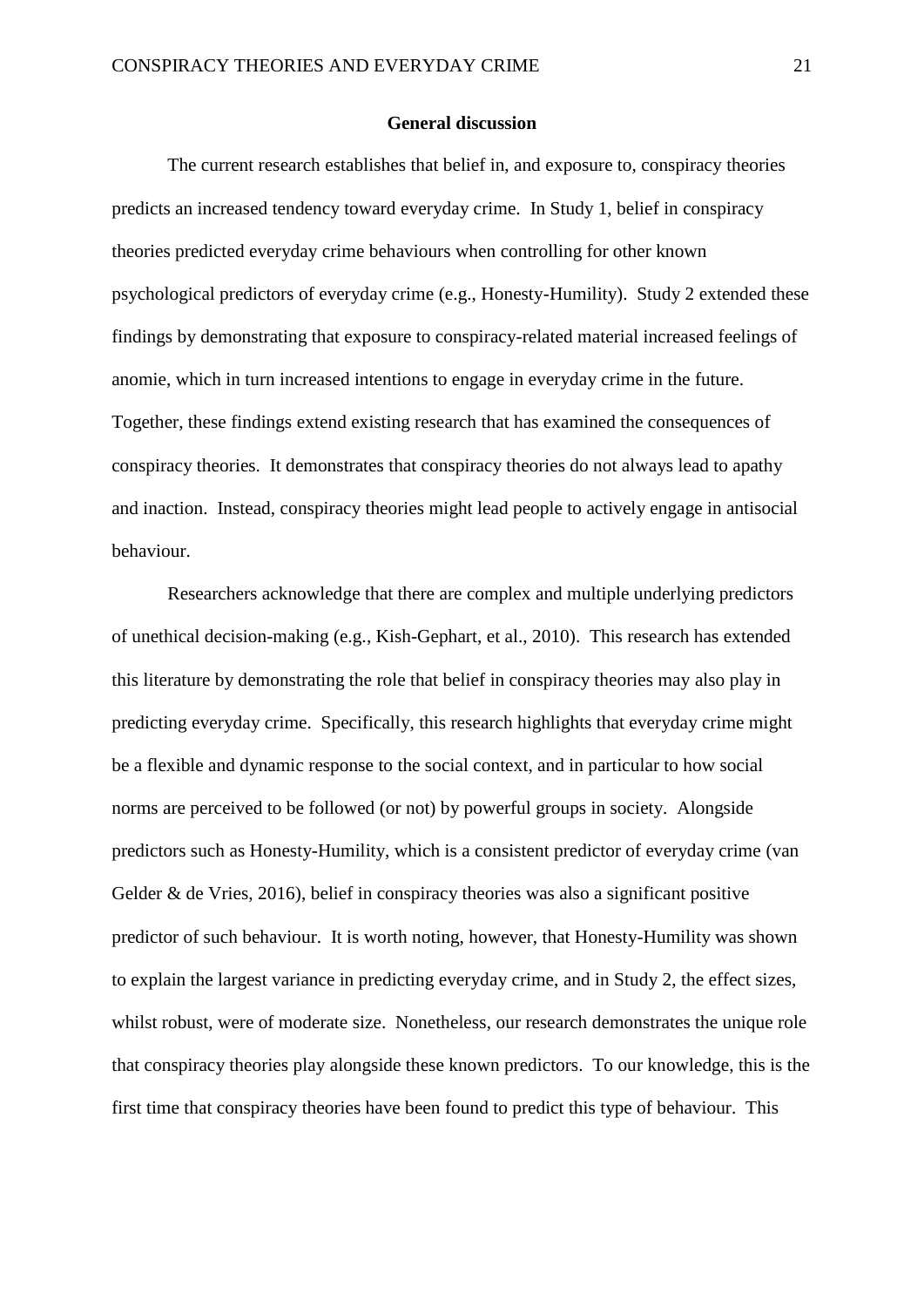research further supports the literature highlighting the potentially negative consequences of conspiracy theories (e.g., Douglas & Leite, 2017; Jolley & Douglas, 2014a, b).

The current research also provides insight into the psychological mechanisms underlying the relationship between conspiracy theories and everyday crime. Specifically, exposure to conspiracy theories was associated with increased feelings of anomie, which in turn were associated with stronger intentions to engage in everyday crime. This is consistent with recent theorising suggesting that social factors, such as alienation and anomie, may not only be psychological antecedents of belief in conspiracy theories, but they might also be exacerbated by exposure to conspiracy theories (Douglas et al., 2017). Importantly, this finding also supports the idea that beliefs in conspiracy theories are dynamic and vary according to the social context, including being influenced by people's epistemic, existential, and social motives (Douglas et al., 2017).

However, whilst we found that anomie was a significant mediator of the relationship between conspiracy theories and criminal behaviour (Study 2), feelings of disillusionment did not mediate. This was surprising since previous research has found that disillusionment was influenced by conspiracy theories, and that disillusionment mediated the relationship between exposure to conspiracy theories and both political and environmental intentions (Jolley & Douglas, 2014b). It is difficult to theorise why the current findings are different, but one possibility is that the effects of conspiracy theories on disillusionment are sensitive to context. For example, whilst previous research has examined factors such as voting intentions and intentions to reduce one's carbon footprint, the current research examines intentions to actively engage in crime. Disillusionment may promote more passive responses to conspiracy theories (e.g., political inaction) rather than active responses (e.g., engaging in crime). Further research could further test how responses to conspiracy theories are influenced by context.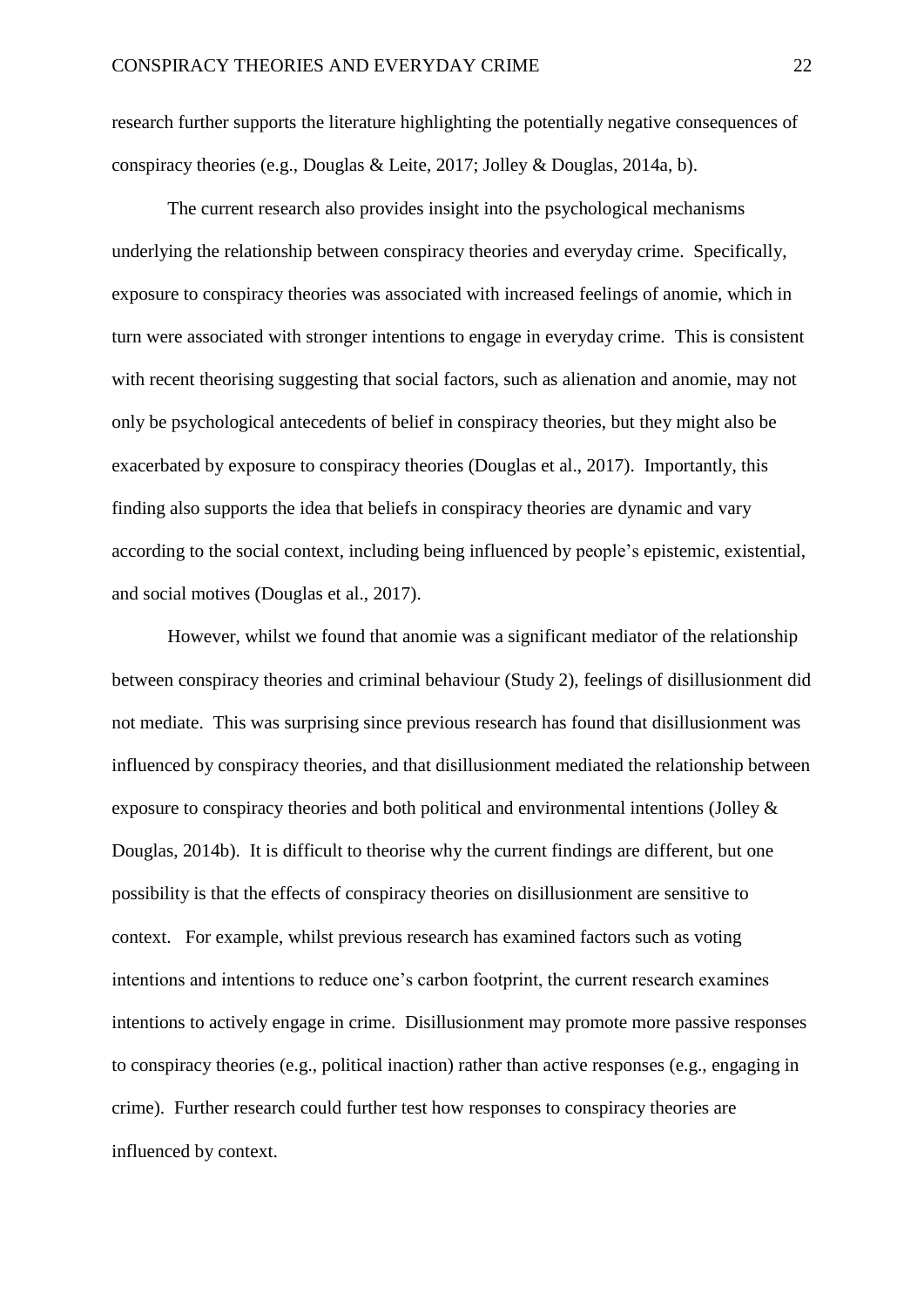Our novel findings have also extended our understanding of the social consequences of conspiracy theories. Previous research has demonstrated that conspiracy theories can lead to disengagement from politics, climate science, vaccination and the workplace (Douglas & Leite, 2017; Jolley & Douglas, 2014a, 2014b). The current research highlights the potential role that conspiracy theories may play in a new unexplored domain—everyday crime. This finding resonates with the work of Imhoff and Bruder (2014) who found that people who believed in conspiracy theories were more likely to take political action such as organizing a protest. Depending on the context, therefore, conspiracy theories may lead to action rather than inaction. A key contextual factor may be feeling empowered by the action or inaction. For example, disengaging from efforts to reduce one's carbon footprint may be empowering for people who believe that climate change is a hoax. On the other hand, engaging in everyday crime may be empowering for people who perceive that the world is full of conspiring powerful elites who ought to be challenged. Future research could examine the contexts in which conspiracy theories lead to action or inaction and the role of empowerment in predicting these effects.

Future research could also address some limitations of the current research. For example, social desirability may have played a role in the participants' answers in our studies. Specifically, participants were asked to indicate their past and future intentions to engage in everyday crime. Such behaviours are often against the law and even though responses were anonymous, participants may not have been completely honest. Another factor to note is that the outcome measure was based on intentions which do not always lead to real behaviours (e.g., LaPiere, 1934; Sheeran, 2002). However, the current investigation did allow us to study the sensitive topic of everyday crime whilst ensuring anonymity to participants who took part. It also allowed us to measure a range of everyday crime behavioural intentions instead of focusing on a single behavioural indicator. Moreover,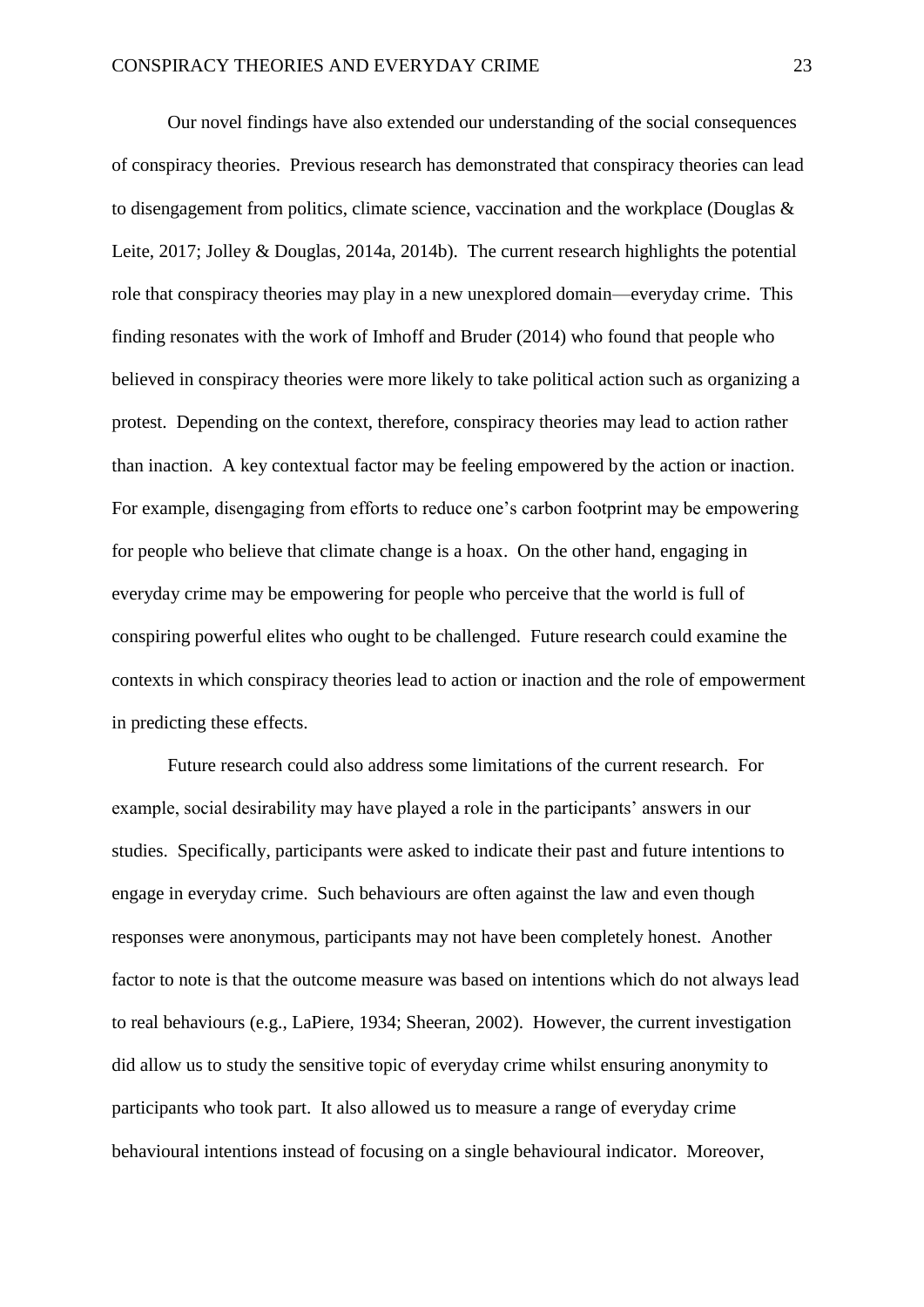measuring unethical behaviours is challenging, so the current investigation provides a strong first step that future research could explore.

Another limitation of the current research is that we cannot rule out the possibility that participants' criminal behaviours were the result of their financial situation rather than their conspiracy beliefs. Although participants on Prolific Academic are predominantly in fulltime employment (see Prolific Academic, 2018), differences in financial security could plausibly determine attitudes and behaviours associated with crime. Future research could explore this possibility, alongside controlling for other factors such as participants' mood. Furthermore, whilst in the current research we were able to provide casual evidence that conspiracy theories predict everyday crime via feelings of anomie, we were unable to examine the possibility that conspiracy theories appeal to those who are already predisposed to immoral behaviour. Furthermore, the perception that "others" are conspiring may alter perceived norms around immoral behaviour that the current research was unable to test. Future research could, therefore, use a longitudinal design to provide a robust test of these possibilities, whilst also exploring actual cheating behaviour. Including past everyday crime behaviours as a moderator in Study 2 would also have been ideal to examine the extent to which people who are relatively pre-disposed to unethical behaviour might be especially susceptible to conspiracy theories.

In the current research, we found that anomie was a significant mediator of the relationship between conspiracy theories and everyday crime behaviour. However, it is plausible that a different causal path may also exist. That is, greater anomie might lead to higher conspiracy belief, which could predict intentions to engage in everyday crimes. We have been unable to examine this possibility in the current research, but future research could employ a longitudinal design where alternative mediation paths could be contrasted, alongside measuring different dimensions of anomie such as the perception of a breakdown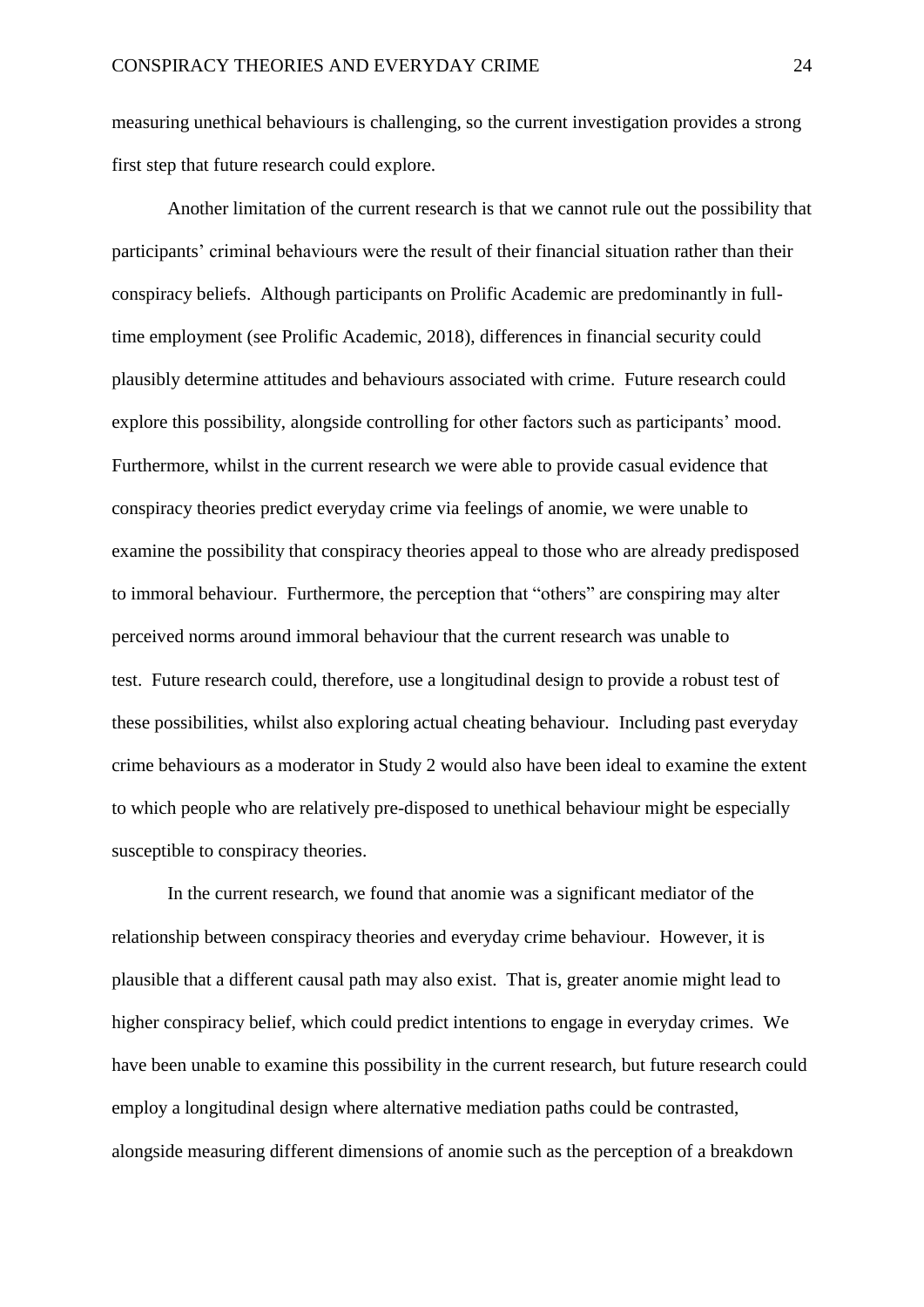in social fabric and the perception of a breakdown in leadership (see Teymoori, et al., 2016). Other mediators could also be explored. For example, research has shown that moral disengagement may account for decisions to engage in WCC behaviours (Egan, Hughes, & Palmer, 2015). It is plausible that conspiracy theories may influence one's morality and change what an individual perceives to be right and wrong in a specific context. This change could subsequently lead to the endorsement of everyday criminal behaviours. Such a mediator could be tested in future research.

Finally, it is plausible that the effects of conspiracy theories on everyday crime is moderated by specific factors. For example, social identity—the part of our self that derives from our group memberships (e.g., Tajfel & Turner, 1979)—might be an important moderator to consider. Specifically, it could be expected that those who perceive "malevolent groups" as outgroup members, that is, as belonging to a different social category than the self, might seek to distance themselves more from their behaviours and therefore, engage less in everyday crime. However, it is well-established that individuals react more negatively to deviant behaviour when the perpetrator is an ingroup member (i.e., a member of our relevant social category) than an outgroup member (e.g., Marques, Yzerbyt, & Leyens, 1988; Leite, Pinto, & Abrams, 2016), as the former place the validity of our ingroup in jeopardy (Marques, Abrams, & Serodio, 2001). This suggests that the way individuals categorise members of "malevolent groups", actors of conspiracies, and individuals' social identity motives in general, might be implicated in predicting differential reactions to conspiracy theories. This warrants further research.

In summary, we have found that conspiracy theories may play a unique role in predicting everyday crime (Study1) and that exposure to conspiracy theories increases anomie, which predicts increased future everyday crime intentions (Study 2). This research extends previous work and uncovers the consequences of conspiracy theories in a new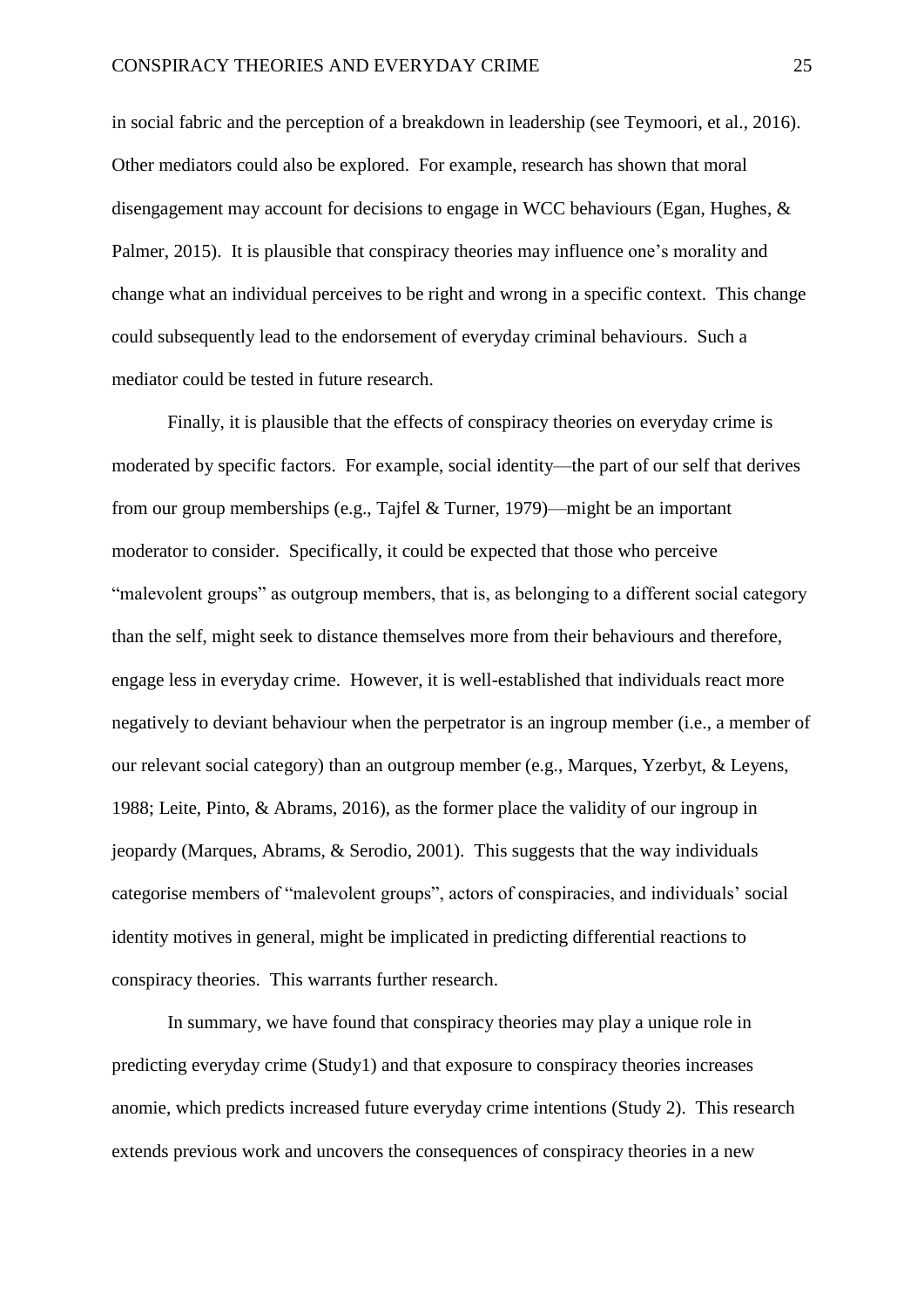domain. It demonstrates that people subscribing to the view that others have conspired might be more inclined toward unethical actions. We call for more research on the effects of conspiracy theories on behaviour, and research that may intervene on these effects.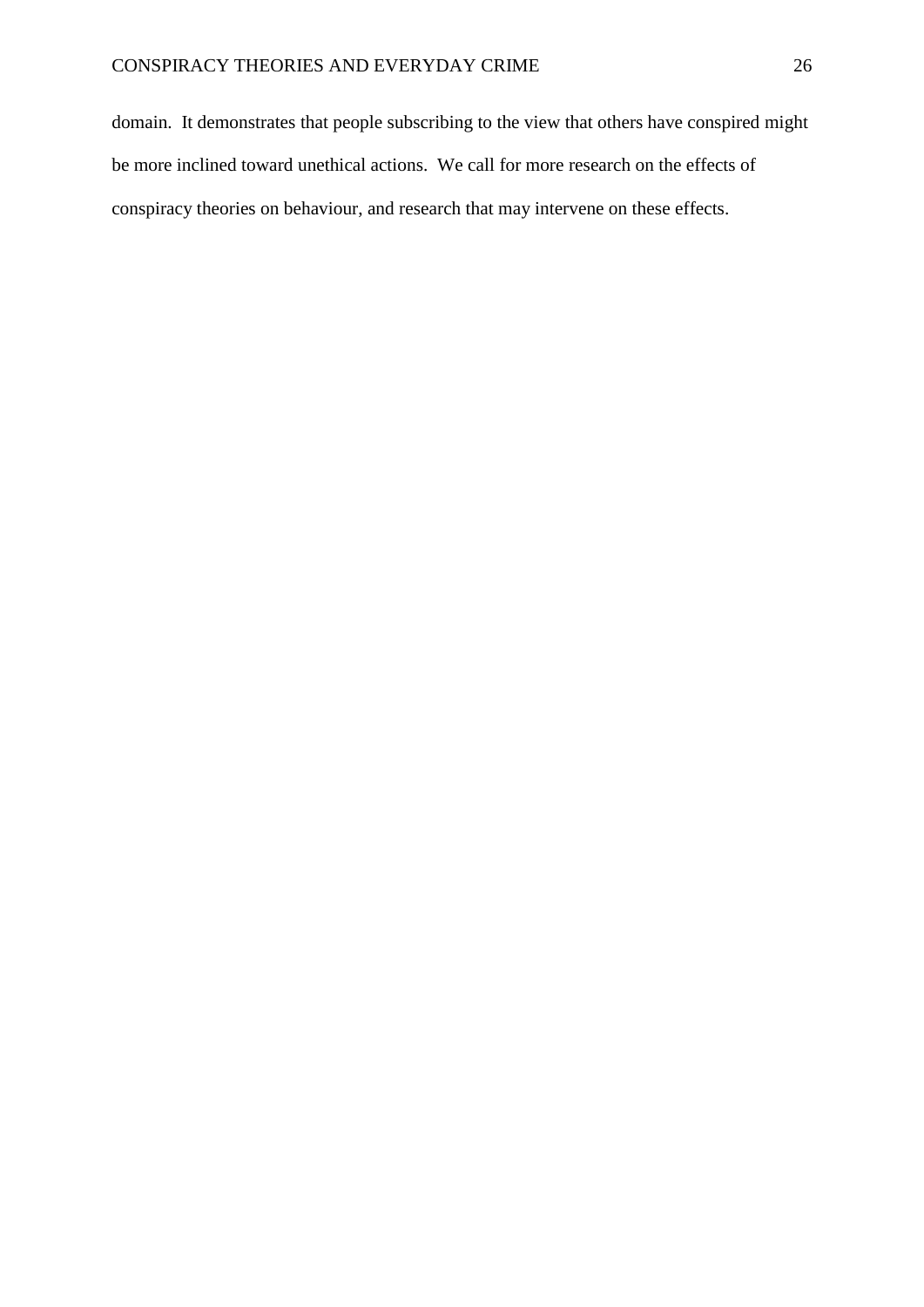#### **References**

- Abalakina-Paap, M., Stephan, W. G., Craig, T., & Gregory, L. (1999). Beliefs in conspiracies. Political Psychology, 20, 637–647. doi:10.1111/0162-895X.00160
- Aquino, D., Freeman, A., Reed, I. I., Lim, V. K. G., & Felps, W. (2009). Testing a Social-Cognitive Model of Moral Behavior: The Interactive Influence of Situations and Moral Identity Centrality. Journal of Personality and Social Psychology, 97, 123-141. doi: 10.1037%2Fa0015406
- Aquino, K., & Reed II, A. (2002). The self-Importance of moral identity. Journal of Personality and Social Psychology, 83 (6), 1423-1440. doi:10.1037/0022- 3514.83.6.1423
- Aquino, K., & Rees, A. (2002). The Self-Importance of Moral Identity. Journal of Personality and Social Psychology, 83,1423–1440. doi: 10.1037%2F0022- 3514.83.6.1423
- Bilewicz, M., Winiewski, M., Kofta, M., & Wójcik, A. (2013). Harmful ideas: The structure and consequences of anti-Semitic beliefs in Poland. Political Psychology, 34(6), 821– 839. doi:10.1111/pops.12024
- Brotherton, R. (2015). Suspicious minds: Why we believe conspiracy theories. London: Bloomsbury.
- Brotherton, R., French, C. C., Pickering, A. D. (2013). Measuring belief in conspiracy theories: The generic conspiracist belief scale. Frontiers in Psychology, 4: 279. doi: 10.3389/fpsyg.2013.00279
- Dirks, K. T. (1999). The effects of interpersonal trust on work group performance. Journal of Applied Psychology, 84(3), 445-455. doi: 10.1037/0021-9010.84.3.445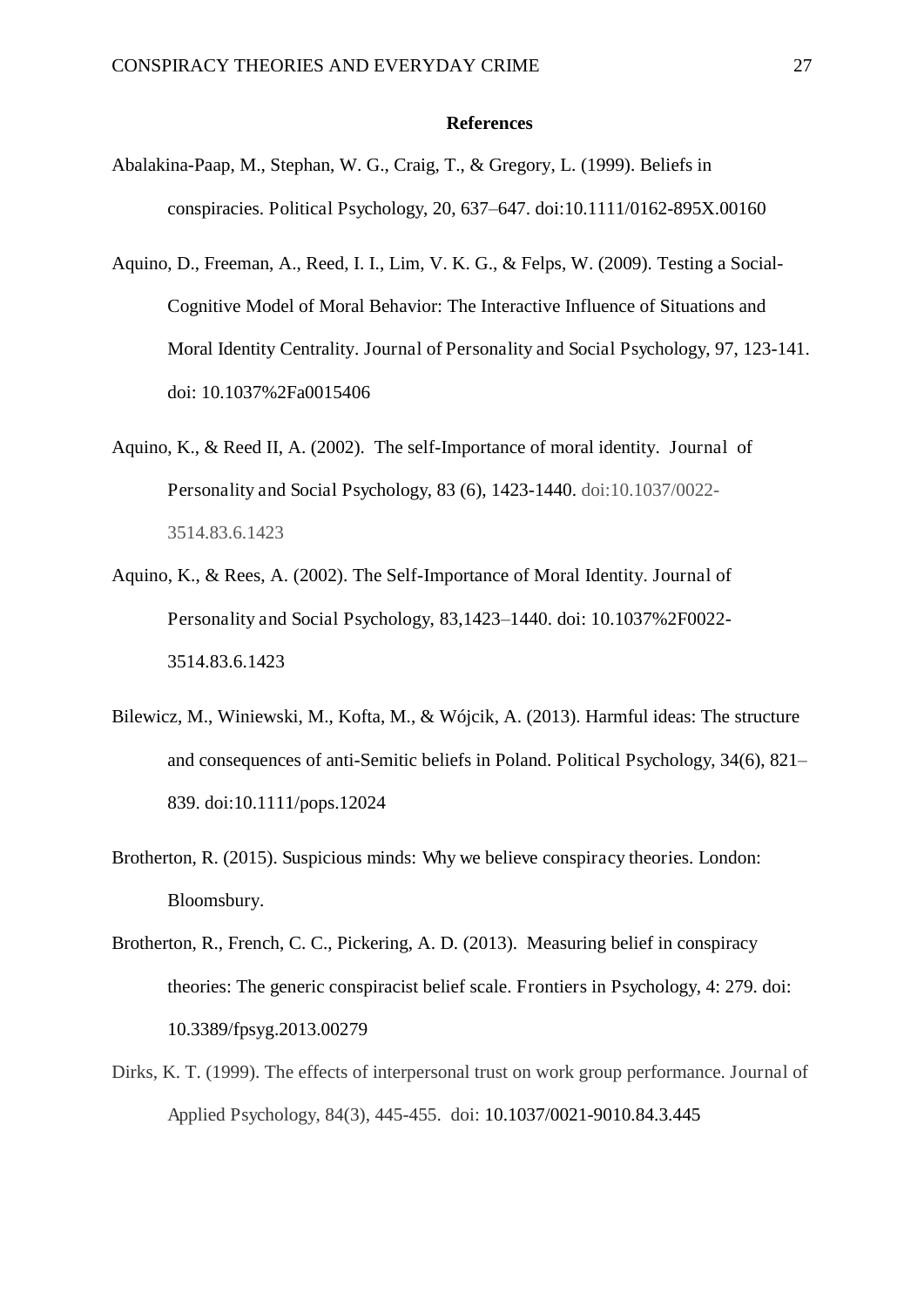- Douglas, K. M., & Leite, A. C. (2017). Suspicion in the workplace: Organizational conspiracy theories and work-related outcomes. British Journal of Psychology, 3, 486-506. doi: 10.1111/bjop.12212
- Douglas, K. M., & Sutton, R. M. (2011). Does it take one to know one? Endorsement of conspiracy theories is influenced by personal willingness to conspire. British Journal of Social Psychology, 50, 544-552. doi:10.2307/2574765
- Douglas, K. M., & Sutton, R. M. (2015). Climate change: Why the conspiracy theories are dangerous. Bulletin of the Atomic Scientists, 71, 98-106. doi:10.1177/0096340215571908
- Douglas, K. M., Sutton, R. M., Callan, M. J., Dawtry, R. J., & Harvey, A. J. (2016). Someone is pulling the strings: Hypersensitive agency detection and belief in conspiracy theories. Thinking and Reasoning, 22, 57-77. doi: 10.1080/13546783.2015.1051586
- Douglas, K.M., Sutton, R.M., & Cichocka, A. (2017). The psychology of conspiracy theories. Current Directions in Psychological Science, 26 (6), 538-542. doi: 10.1177/0963721417718261
- Egan, V., Hughes, N., & Palmer, E. J. (2015). Moral disengagement, the dark triad and unethical consumer behaviour. Personality and Individual Differences, 76, 123-128. doi:10.1016/j.paid.2014.11.054
- Einstein, K. L., & Glick, D. M. (2015). Do I think BLS data are BS? The consequences of conspiracy theories. Political Behavior, 37(3),679–701. doi: 10.1007/s11109-014- 9287-z
- Franks, B., Bangerter, A., Bauer, M. W., Hall, M., & Noort, M.C. (2017). Beyond "Monologicality"? Exploring conspiracist worldviews. Frontiers in Psychology, 8 doi: 10.3389/fpsyg.2017.00861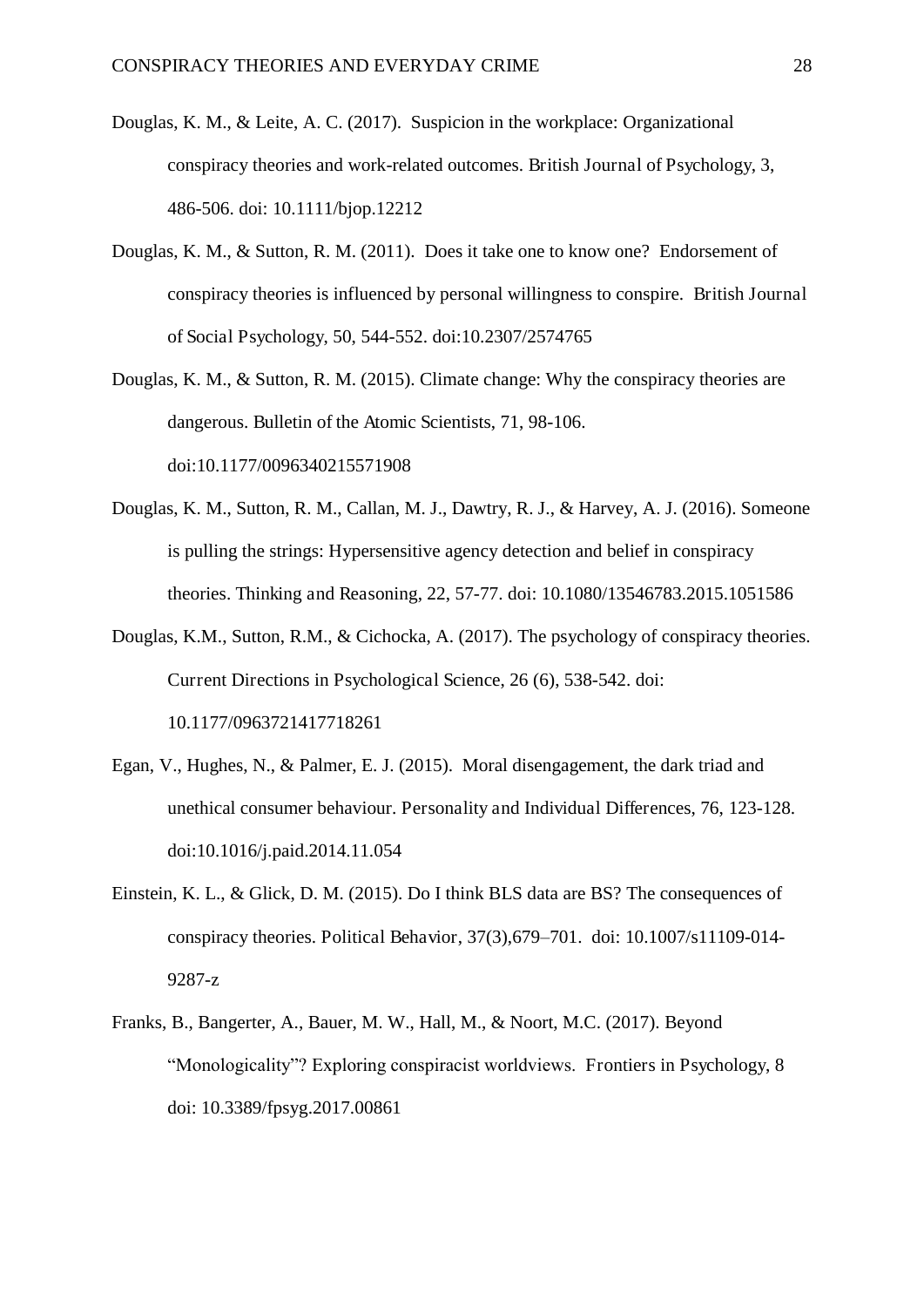- Golec de Zavala, A., & Cichocka, A. (2012) Collective narcissism and Anti-Semitism in Poland: the mediating role of siege beliefs and the conspiracy stereotype of Jews. Group Processes and Intergroup Relations, 15 (2), 213-229. doi: doi.org/10.1177/1368430211420891
- Gottfredson, M. R., & Hirschi, T. (1990). A general theory of crime. Stanford, CA: Stanford University Press.
- Imhoff, R., & Bruder, M. (2014). Speaking (un-)truth to power: Conspiracy mentality as a generalised political attitude. European Journal of Personality, 1, 25-43. doi: 10.1002/per.1930
- Jolley, D., & Douglas, K. M. (2014a). The effects of anti-vaccine conspiracy theories on vaccination intentions. PLoS ONE, 9 (2): e89177. doi: 10.1371/journal.pone.0089177.
- Jolley, D., & Douglas, K. M. (2014b). The social consequences of conspiracism: Exposure to conspiracy theories decreases intentions to engage in politics and to reduce one's carbon footprint. British Journal of Psychology, 105, 35-36. doi: 10.1111/bjop.12018
- Jolley, D., Douglas, K., & Sutton, R. M. (2018). Blaming a few bad apples to save a threatened barrel: The system-justifying function of conspiracy theories. Political Psychology, 39 (2), 465-478. doi: 10.1111/pops.12404
- Jolley, D., Meleady, R., & Douglas, K. M. (under review). Exposure to intergroup conspiracy theories promotes generalized prejudice. Unpublished manuscript.
- Karstedt, S., & Farrall, S. (2006) The moral economy of everyday crime Markets, consumers and citizens. British Journal of Criminology, 46, 6, 1011-1036. doi: 10.1093/bjc/azl082
- Kish-Gephart, J. J., Harrison, D. A., & Treviño, L. K. (2010). Bad apples, bad cases, and bad barrels: Meta-analytic evidence about sources of unethical decisions at work. Journal of Applied Psychology, 95(1), 1-31. doi:10.1037/a0017103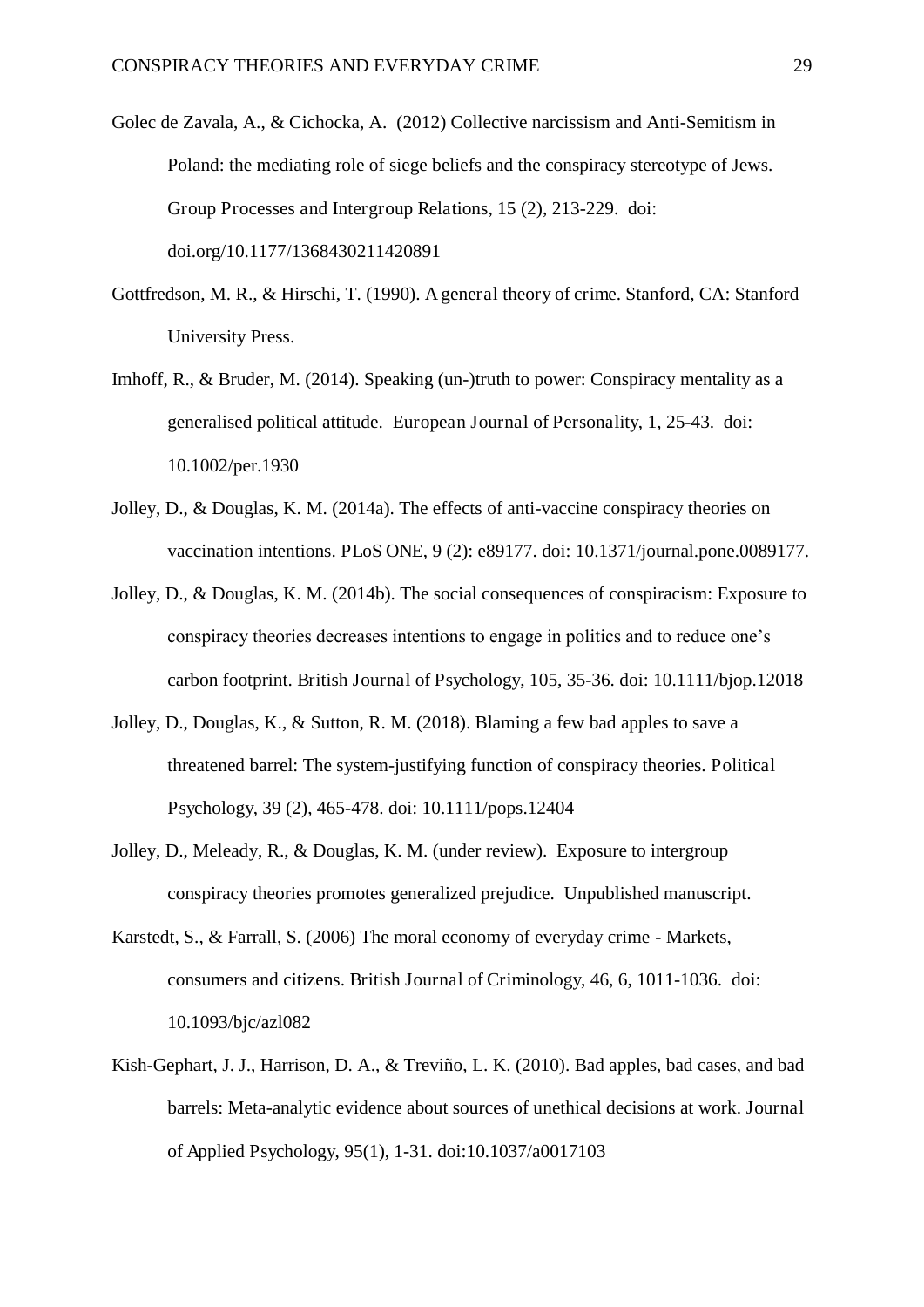- Kofta, M., & Sedek, M. (2005). Conspiracy stereotypes of Jews during systematic transformation in Poland. International Journal of Sociology, 35(1), 40-64.
- LaPiere, R. T. (1934). Attitudes vs. actions. Social Forces, 13, 230-237. doi: 10.1093/ije/dyp399
- Lee, K., & Ashton, M. C. (2004). Psychometric properties of the HEXACO personality inventory. Multivariate Behavioral Research, 39, 329-358. doi: 10.1207/s15327906mbr3902\_8
- Lee, K., & Ashton, M. C. (2008). The HEXACO personality factors in the indigenous personality lexicons of English and 11 other languages. Journal of Personality, 76, 1001-1053. doi: 10.1111/j.1467-6494.2008.00512.
- Leite, A. C., Pinto, I. R., & Marques, J. M. (2016). Do ambiguous normative ingroup members increase tolerance for deviants? Swiss Journal of Psychology, 75(1), 47-52. doi: 10.1024/1421-0185/a000170
- Marques, J. M., Abrams, D., & Serdio, R. (2001). Being better by being right: Subjective group dynamics and derogation of in-group deviants when generic norms are undermined. Journal of Personality and Social Psychology, 81, 436447. doi:10.1037/00223514.81.3.436
- Marques, J. M., Abrams, D., & Serodio, R. (2001). Being better by being right: Subjective group dynamics and derogation of in-group deviants when generic norms are undermined. Journal of Personality and Social Psychology, 81, 436–447. http://dx.doi. org/10.1037/0022-3514.81.3.436.
- Marques, J. M., Yzerbyt, V. Y., & Leyens, J.-P. (1988). The "Black Sheep Effect": Extremity of judgments towards ingroup members as a function of group identification. European Journal of Social Psychology, 18(1), 1-16. doi: 10.1002/ejsp.2420180102

Merton (1957). Social theory and social structure. New York: The Free Press.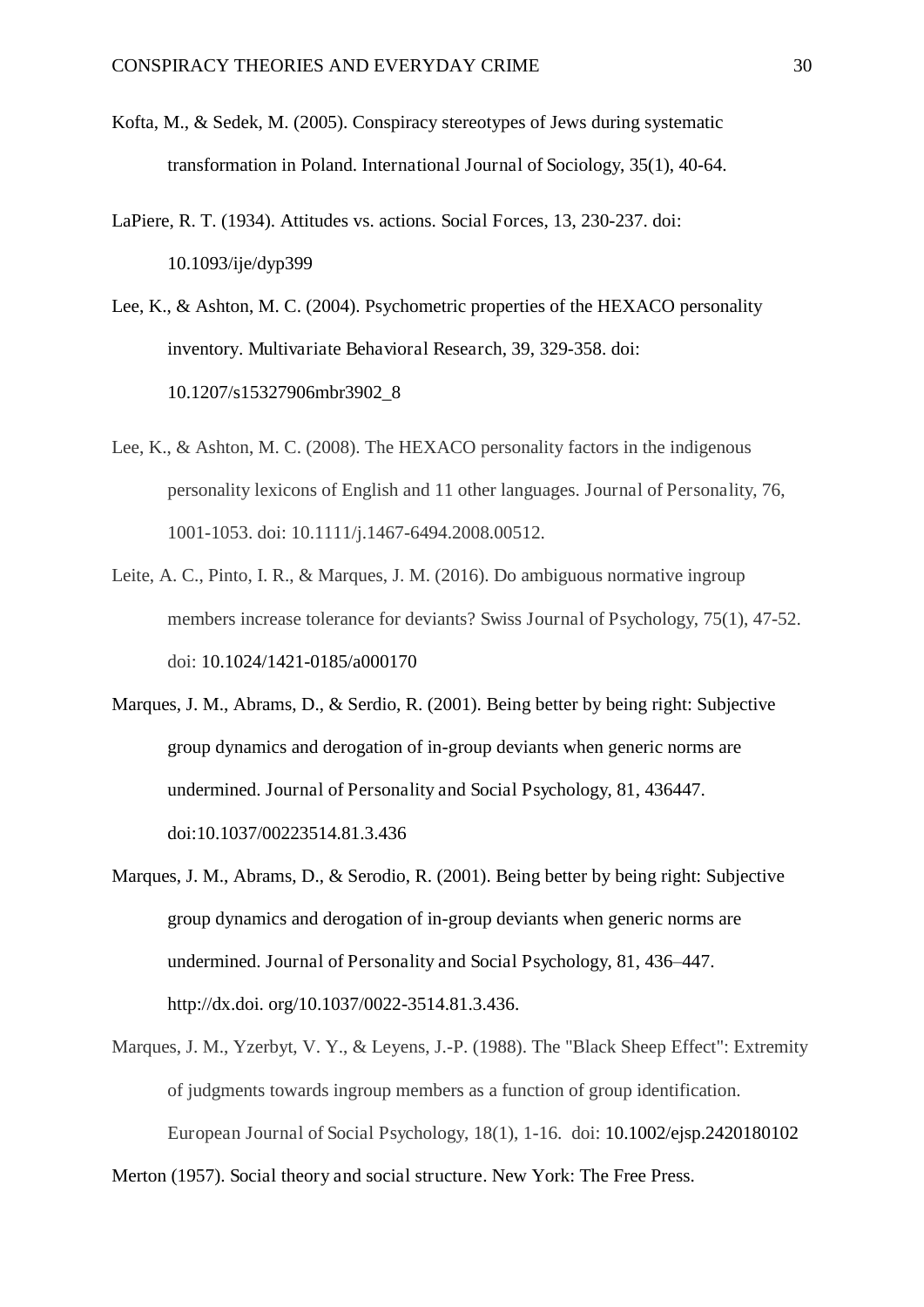- Merton, R. K. (1938). Social structure and anomie. American Sociological Review, 3, 672- 682.
- Miller, J. D., & Lynam, D. (2001). Structural models of personality and their relation to antisocial behaviour: A meta-analytic review. Criminology, 39, 765-798. doi: 10.1111/j.1745-9125.2001.tb00940.x
- Oliver, J. E., & Wood, T. J. (2014). Medical conspiracy theories and health behaviors in the United States. JAMA Internal Medicine, 174, 817-818. doi:10.1001/jamainternmed.2014.190
- Pratt, T. C., & Cullen, F. T. (2000). The empirical status of Gottfredson and Hirschi's general theory of crime: A meta-analysis. Criminology, 38, 931-964. doi:10.1111/j.1745- 9125.2000.tb00911.x
- Prolific Academic (2018). Explore our participant demographics. Retrieved from <https://www.prolific.ac/demographics/>
- Ramaseshan, C. A. B., Ewing, M. T. (2001). Anomia and deviant behaviour in marketing: some preliminary evidence. Journal of Managerial Psychology 16, 5, 322-338. doi: 10.12691/jbms-1-4-2
- Reno, R. R., Cialdini, R. B., & Kallgren, C. A. (1993). The transsituational influence of social norms. Journal of Personality and Social Psychology, 64(1), 104-112. doi: 10.1037/0022-3514.64.1.104
- Reynolds, K. J., Subašić, E., & Tindall, K. (2015). The problem of behaviour change: From social norms to an ingroup focus. Social and Personality Psychology Compass, 9 (1), 45-56. doi: 10.1111/spc3.12155
- Rothstein, B., & Eek. D (2009). Political Corruption and Social Trust An Experimental Approach. Rationality and Society, 21(1): 81-112.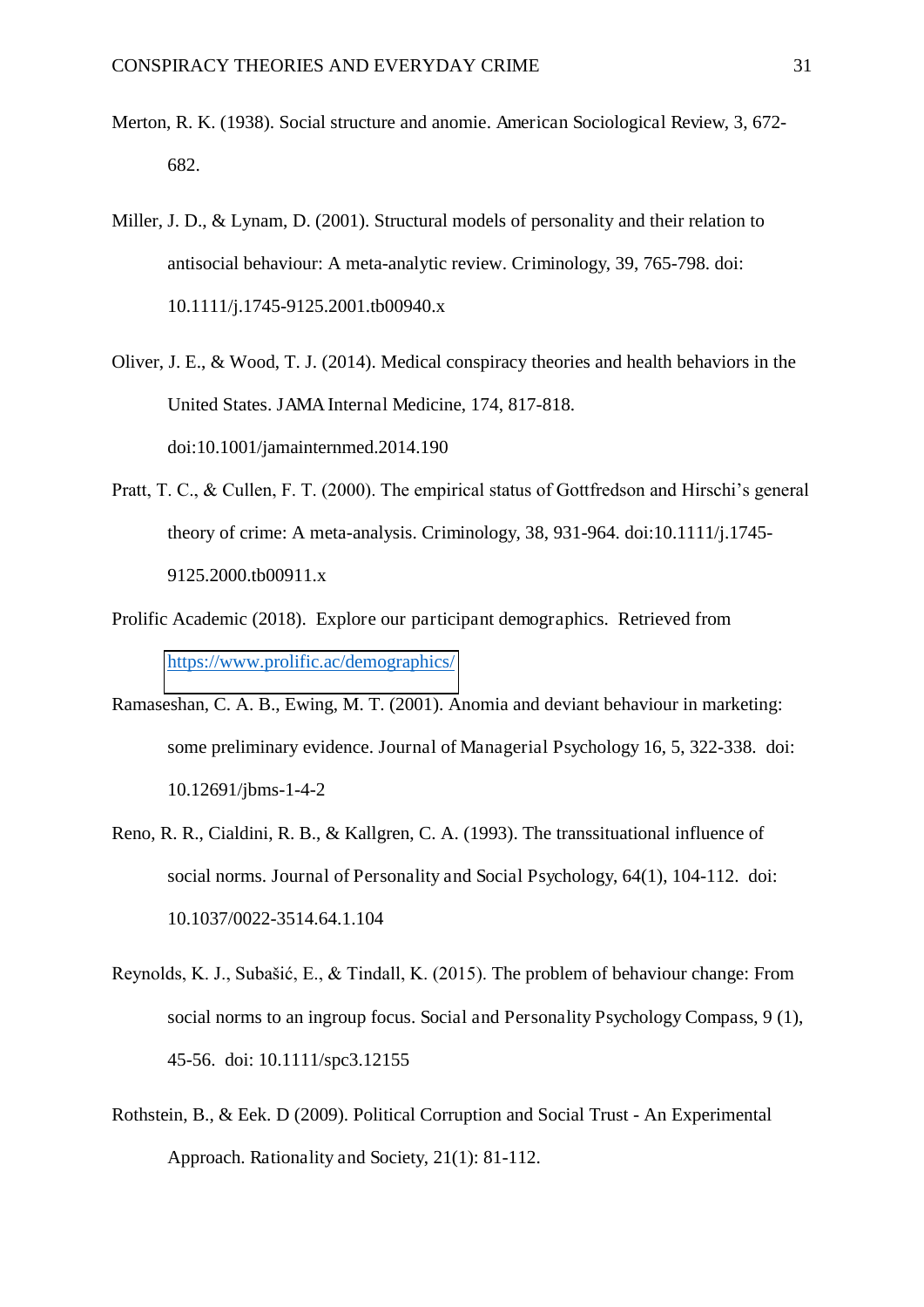- Schönbrodt, F. D., & Perugini, M. (2013). At what sample size do correlations stabilize?. Journal of Research in Personality, 47, 609–612. http://dx.doi.org/10.1016/j.jrp.2013.05.009
- Sheeran, P. (2002). Intention-behavior relations: A conceptual and empirical review. In W. Stroebe & M. Hewstone (Eds.), European review of social psychology (Vol. 12, pp. 1- 36). Chichester, UK: Wiley.
- Srole, L. (1956). Social integration and certain corollaries: An exploratory study. American Sociological Review, 21, 709-716.
- Swami, V., Chamorro-Premuzic T., Furnham A. (2010). Unanswered questions: A preliminary investigation of personality and individual difference predictors of 9/11 conspiracist beliefs. Applied Cognitive Psychology, 24, 749–761. doi 10.1002/acp.1583
- Tajfel, H., & Turner, J. C. (1979). An integrative theory of intergroup conflict. In W. G. Austin, & S. Worchel (Eds.), The social psychology of intergroup relations (pp. 33- 37). Monterey, CA: Brooks/Cole.
- Teymoori, A., Jetten, J., Bastian, B., Ariyanto, A., Autin, F., Ayub, N., ... Wohl, M. (2016). Revisiting the measurement of anomie. PLoS ONE, 11, 1-27. doi: 10.1371/journal.pone.0158370
- Uinski, J., & Parent, J. M. (2014). American Conspiracy Theories. Oxford: Oxford University Press.
- UKFCMC. (2016). Annual Fraud Indicator. PKF.
- van Gelder, J-L., de Vries, R. E. (2016). Traits and states at work: Lure, risk and personality as predictors of occupational crime. Psychology, Crime and Law, 22 (7), 701-720. doi: 10.1080/1068316X.2016.1174863